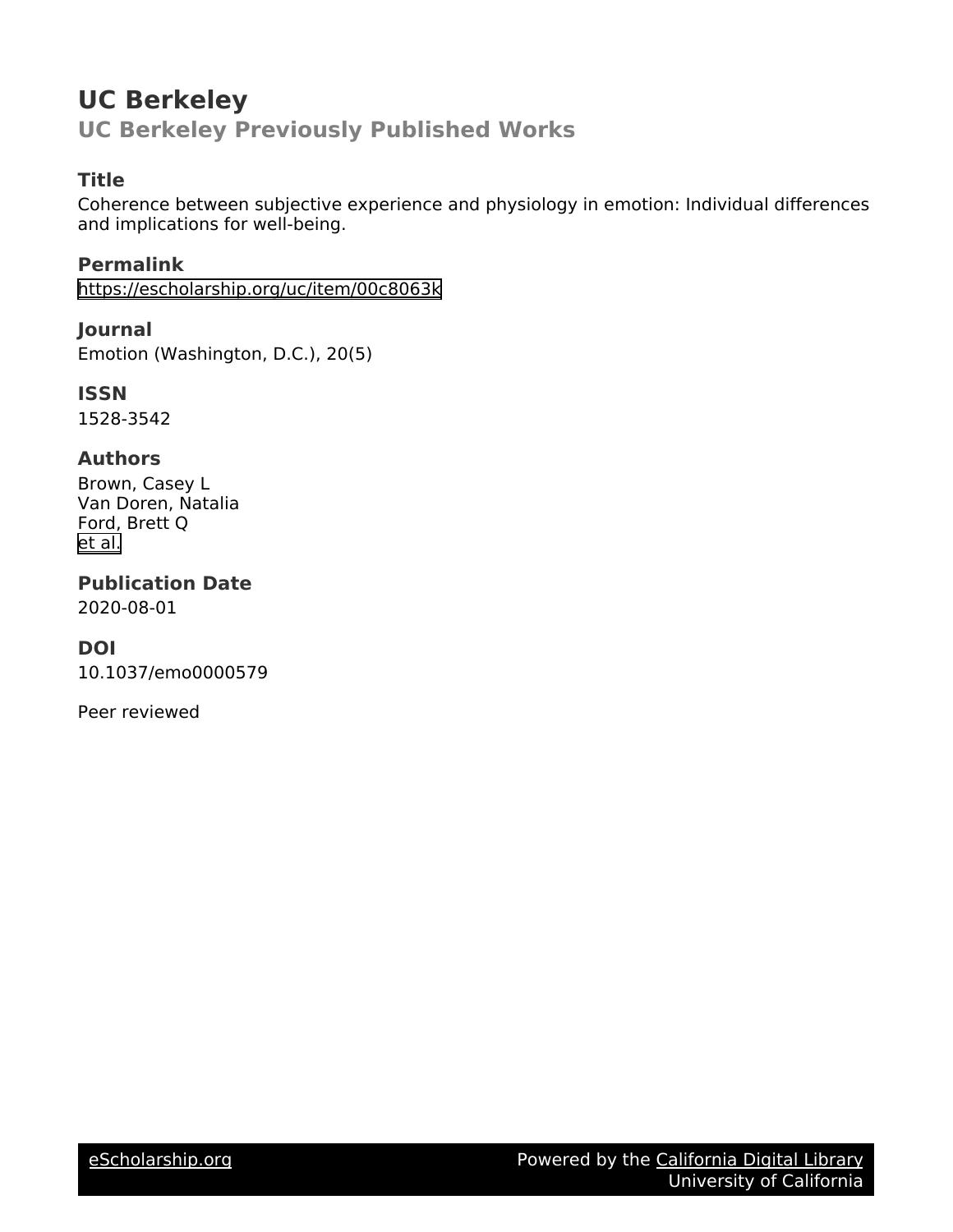Running Head: EMOTION COHERENCE

# **Coherence Between Subjective Experience and Physiology in Emotion: Individual**

# **Differences and Implications for Well-being**

Casey L. Brown<sup>1</sup>, Natalia Van Doren<sup>2</sup>, Brett Q. Ford<sup>3</sup>, Iris B. Mauss<sup>1</sup>, Jocelyn W. Sze<sup>4</sup>, & Robert W. Levenson $<sup>1</sup>$ </sup>

<sup>1</sup>University of California, Berkeley, <sup>2</sup>The Pennsylvania State University,  $3\frac{3}{2}$ University of Toronto, <sup>4</sup>The Wright Institute

## In Press at *Emotion*

© 2019, American Psychological Association. This paper is not the copy of record and may not exactly replicate the final, authoritative version of the article. Please do not copy or cite without authors' permission. The final article will be available, upon publication, via its DOI: 10.1037/emo0000579

*Authors' note:* Preparation of this manuscript was supported by National Institute on Aging grants awarded to Robert W. Levenson (R01AG041762, P01AG019724), a National Institute of Mental Health pre-doctoral fellowship awarded to Casey L. Brown (T32MH020006), and a National Institute on Drug Abuse pre-doctoral fellowship awarded to Natalia Van Doren (T32DA017629).The content is solely the responsibility of the authors and does not necessarily represent the official views of the National Institutes of Health.

*Corresponding authors:* Casey L. Brown Email: Caseylb54@gmail.com Address: Berkeley Psychology Clinic Department of Psychology, University of California 2121 Berkeley Way, Berkeley, CA 94704 Phone: (510)-642-2055

Robert W. Levenson Email: boblev@berkeley.edu Address: Institute of Personality and Social Research, Department of Psychology, University of California, 2121 Berkeley Way, Berkeley, CA 94704 Phone: (510)-642-5050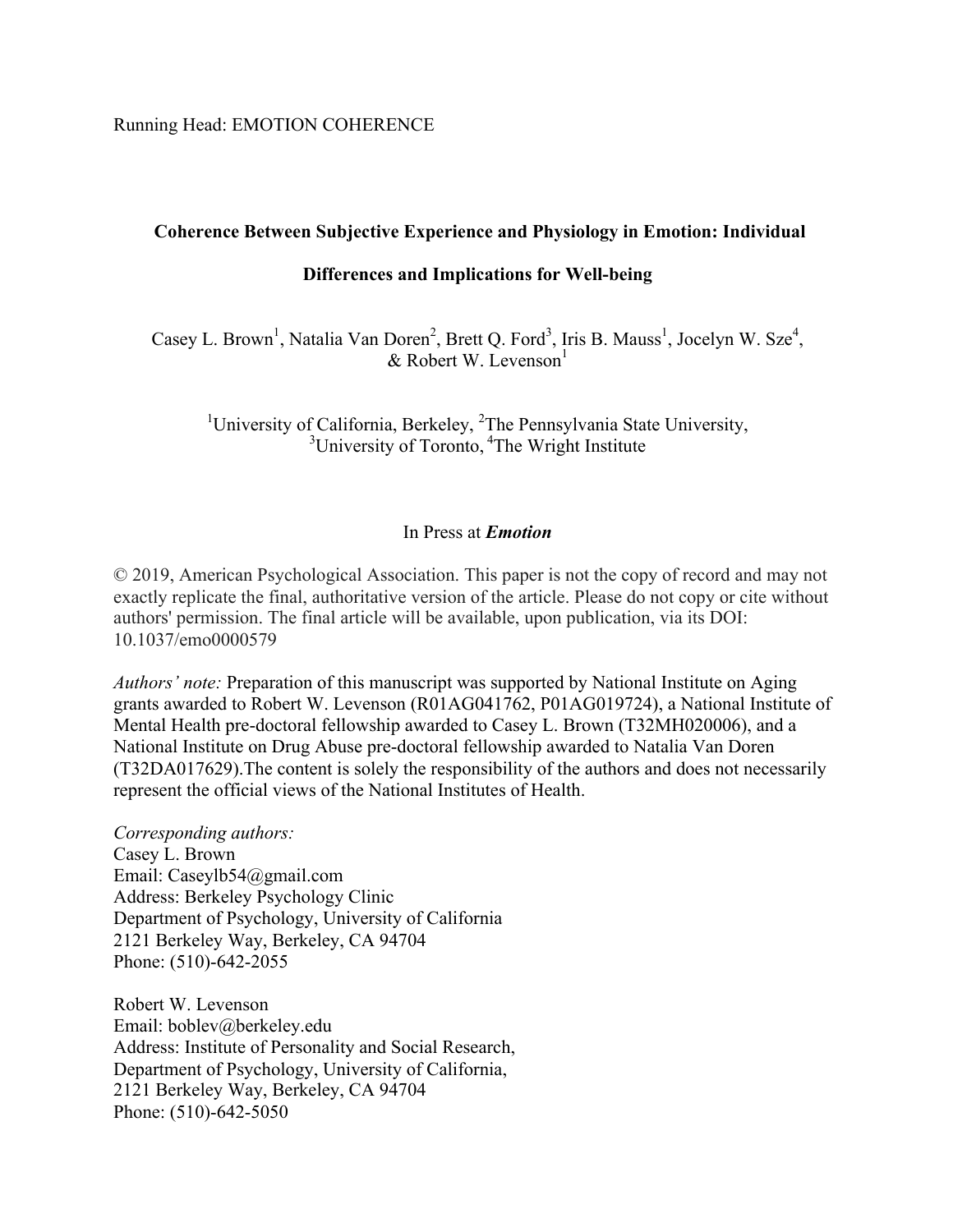#### **Abstract**

Emotion theorists have characterized emotions as involving coherent responding across various emotion response systems (e.g., covariation of subjective experience and physiology). Greater response system coherence has been theorized to promote well-being; yet, very little research has tested this assumption. The current study examined whether individuals with greater coherence between physiology and subjective experience of emotion report greater well-being. We also examined factors that may predict the magnitude of coherence such as emotion intensity, cognitive reappraisal, and expressive suppression. Participants (*N*=63) completed selfreport measures of well-being, expressive suppression, and cognitive reappraisal. They then watched a series of emotionally evocative film clips designed to elicit positive and negative emotion. During the films, participants continuously rated their emotional experience using a rating dial, and their autonomic physiological responses were recorded. Time-lagged crosscorrelations were used to calculate within-participant coherence between intensity of emotional experience (ranging from neutral to very negative or very positive) and physiology (composite of cardiac inter-beat interval, skin conductance, ear pulse transit time, finger pulse transit time and amplitude, systolic and diastolic blood pressure). Results indicated that individuals with greater coherence reported greater well-being. Coherence was highest during the most emotionally intense film and among individuals who reported lower expressive suppression. However, coherence was not associated with reappraisal. These findings provide support for the idea that greater emotion coherence promotes well-being and also shed light on factors that are associated with the magnitude of coherence.

*Keywords*: emotion coherence, well-being, physiological responses, emotion intensity, emotion regulation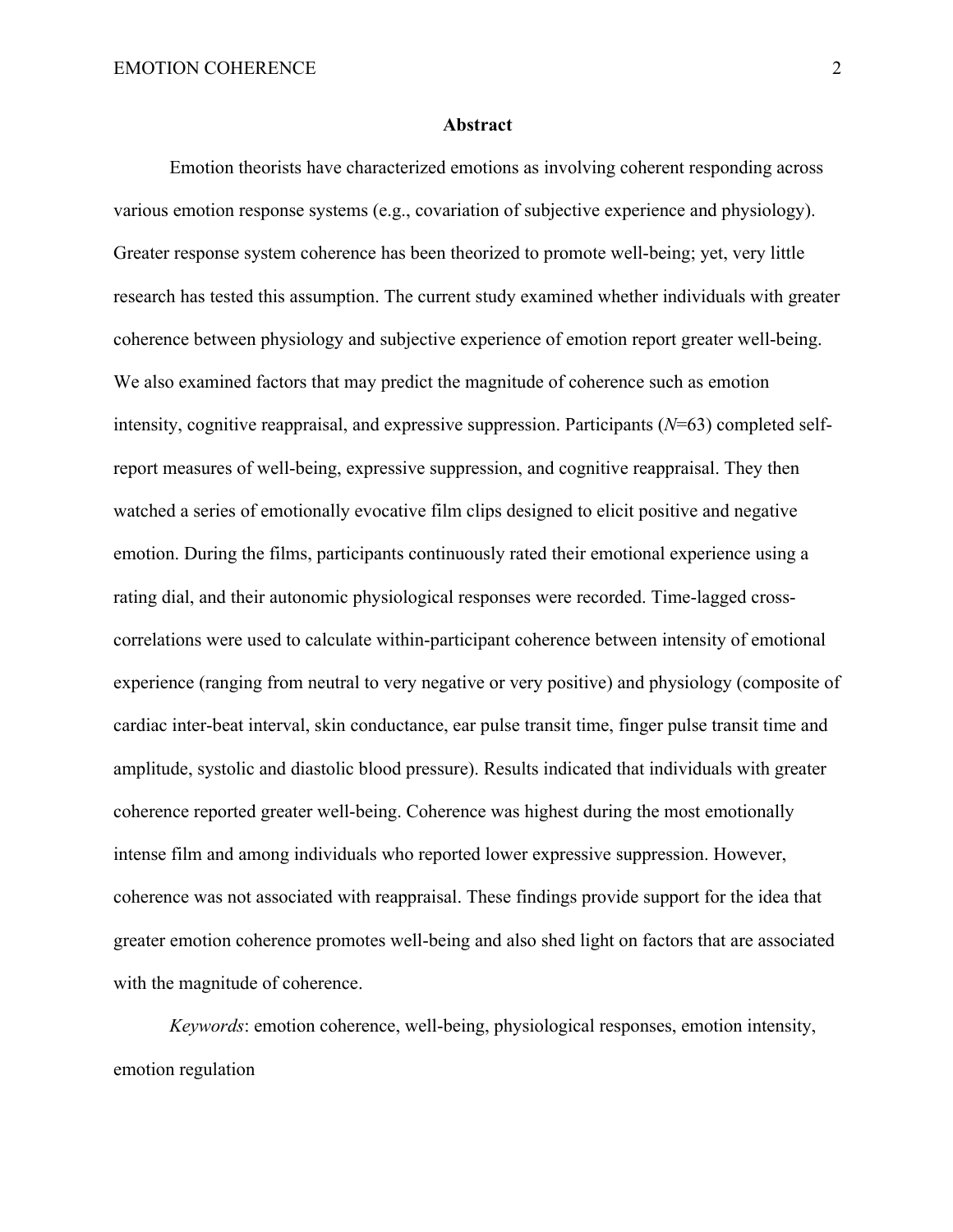# **Coherence Between Subjective Experience and Physiology in Emotion: Individual Differences and Implications for Well-being**

Starting with Darwin (1872), theorists have argued that emotions involve coherent responses across experiential, physiological, and behavioral response systems (Davidson, 1992; Ekman, 1977, 1992; Lazarus, 1991; Levenson, 1994; Plutchik, 1980; Tomkins, 1962). For example, in response to an emotional stimulus, a person may show covarying changes in heart rate (physiological response system), facial expressions (behavioral response system), and subjective experience of emotion (experiential response system). The term *emotion coherence* is often used to describe this covariation in emotion response systems across time (Mauss, Levenson, McCarter, Wilhelm, & Gross, 2005), but other terms have also been used such as emotion concordance (Bulteel et al., 2014), organization of response tendencies (Lazarus, 1991; Levenson, 1994), and response system coupling (Mauss, Wilhelm, & Gross, 2004). Although there is disagreement as to whether coherence should be viewed as a core feature of emotion (c.f., Barrett, 2006; Ekman, 1992), there is wide agreement across theories that emotions can involve changes in physiology and subjective experience (Coan, 2010; Izard, 2007; Levenson, 2014; Russell, 2003; Siegel et al., 2018).

Importantly, empirical studies suggest that individuals differ in their degree of coherence across physiology and subjective experience during emotion (Mauss et al., 2005). Moreover, these individual differences may have important implications. Functionalist theoretical accounts suggest that greater coherence across response systems helps people respond effectively to environmental challenges which may, over time, be associated with greater well-being (Ekman, 1992; Levenson, 2014; Mauss et al., 2005; Plutchik, 1980). Although functionalist accounts of emotion coherence have figured prominently in theoretical discussions of emotion (Ekman, 1992; Levenson, 2003; Levenson et al., 2017; Rosenberg & Ekman, 1994), central hypotheses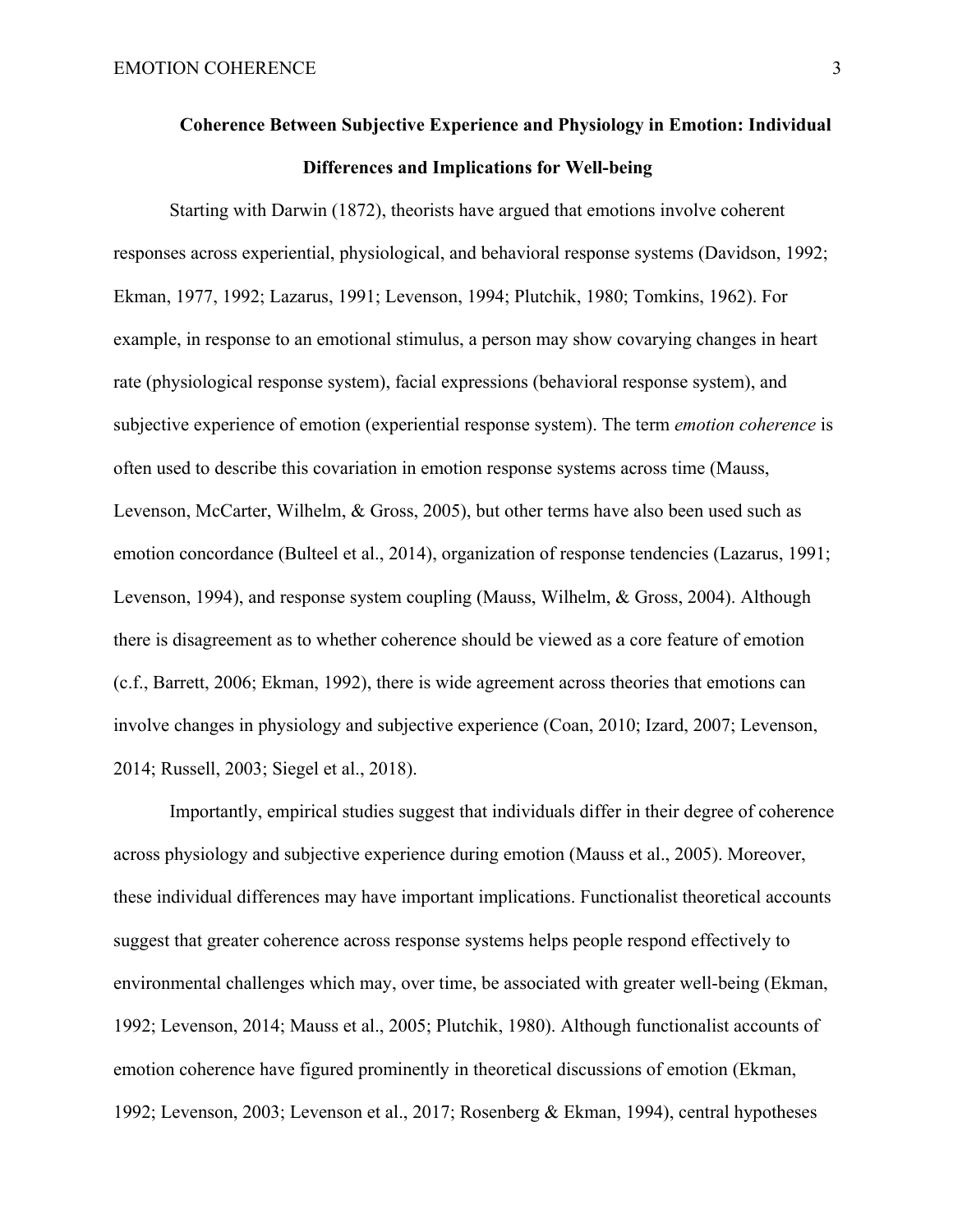stemming from these theories (e.g., whether greater coherence is associated with greater wellbeing) have not been tested. In addition, if coherence is associated with functional outcomes, it is important to understand factors that may be associated with differences in the magnitude of coherence. Here again, very little research has addressed these questions.

#### **Emotion Coherence and Well-being**

Greater coherence between physiology and subjective experience may help individuals respond more effectively to emotional stimuli. For example, imagine a person realizing that their parking meter is about to expire. A coherent response of negative emotional experience (alerting the person of the need to take action) and heightened physiological activation (providing energy to key muscles to support body movement) may mobilize a person to rush to their car, quickly feed the meter, and avoid a costly ticket. In this sense, individuals with high coherence have emotional responses working in synchrony to facilitate effective responses to stressors and challenges. Whereas, the presence of only one activated response system would be less effective or even harmful (e.g., if physiological activation occurred without emotional experience, the person would be less likely to utilize the activation to avoid getting a ticket, and thus more likely to face an onerous ticket). Accruing these kinds of effective responses to life challenges repeatedly over time could promote higher well-being (Luhmann, Hofmann, Eid, & Lucas, 2012). Thus, coherent patterns of emotional responding between the autonomic nervous system (ANS) and subjective emotional experience within individuals may have important implications for well-being (Ekman, 1992; Levenson, 2014; Levenson et al., 2017; Mauss et al., 2005).

Well-being has been conceptualized as a multidimensional construct that encompasses not only the presence of positive indicators of well-being, such as life-satisfaction, but also the absence of negative indicators such as depressive and anxious symptoms (Kern, Waters, Adler, & White, 2014). A lack of coherence between physiology and subjective experience in response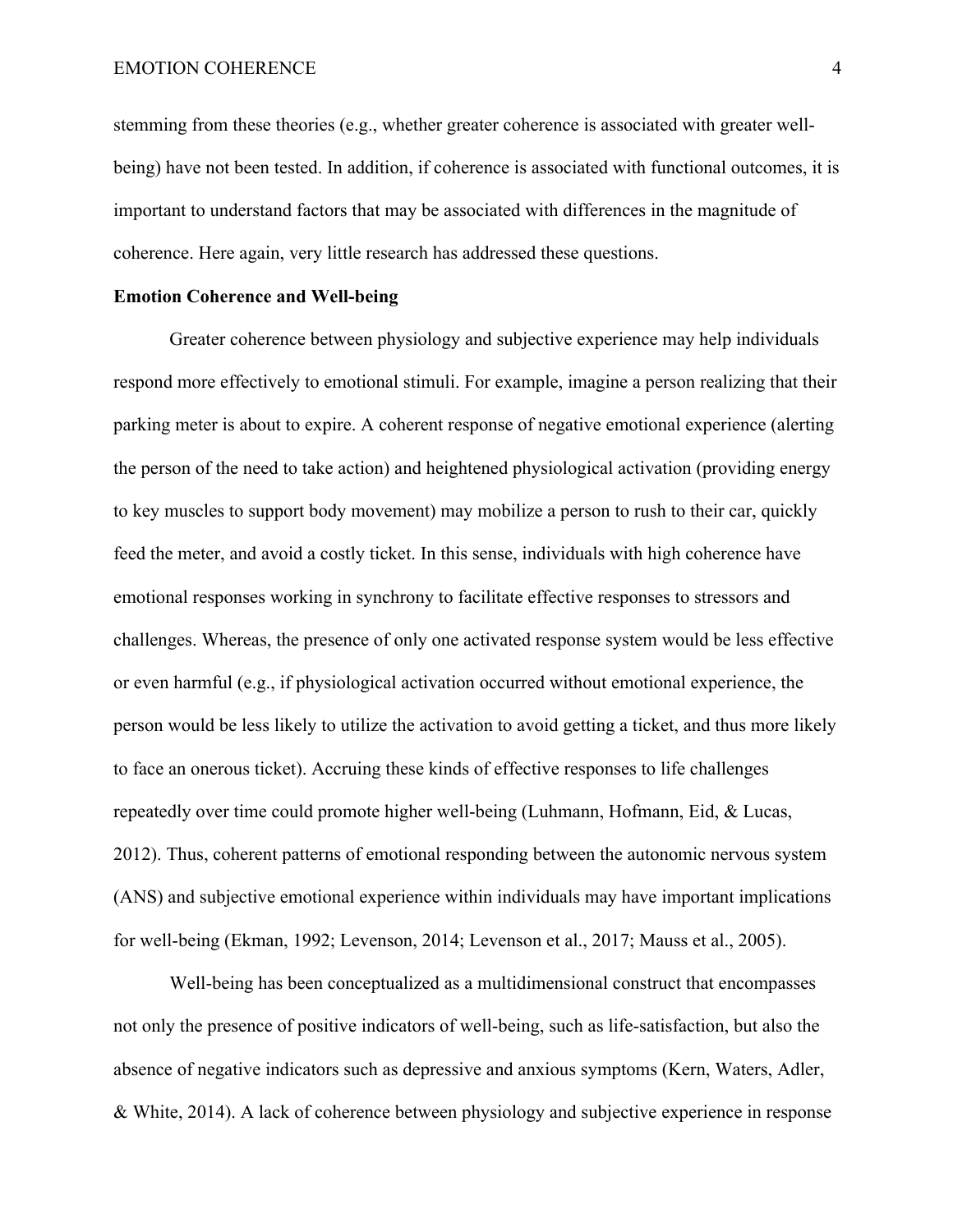#### EMOTION COHERENCE 5

to emotional stimuli may be indicative of mental health problems associated with lower wellbeing (Taylor, Bagby, & Patker, 1997). Indirect evidence hints that lower coherence among emotional response domains occurs in several psychopathologies. Dissociations between experience and physiology occur in youth with internalizing and externalizing problems (Hastings et al., 2009). Other studies suggest dissociations between expression and experience in schizophrenia (Kring & Neale, 1996), and dissociations between expression and physiology in individuals with repressive coping styles (Weinberger, Schwartz, & Davidson, 1979). The majority of these studies compared clinical groups to non-clinical groups, which does not capture the substantial normative variability in well-being that occurs within non-clinical populations. Only one study we are aware of has examined the relationship between coherence and well-being (Mauss et al., 2011), finding that greater coherence between subjective experience and facial expressions of emotion was related to greater well-being. To the best of our knowledge, no prior research has examined the association between well-being and the coherence between experiential and physiological response systems.

#### **Factors Hypothesized to be Associated with Coherence**

If coherence is related to well-being it is important to understand factors that may predict individual differences in the magnitude of coherence. Theoretical accounts, in addition to past research, suggest a number of possible factors that may be associated with coherence. Here, we focus on theoretically-motivated emotional factors that may predict the magnitude of coherence, including the perceived intensity of an emotional stimulus, as well as emotion regulatory tendencies. These specific factors and their hypothesized associations with coherence are described next.

**Emotion intensity.** Functionalist and evolutionary emotion theories of coherence propose that the coherence of responses is particularly important under conditions of high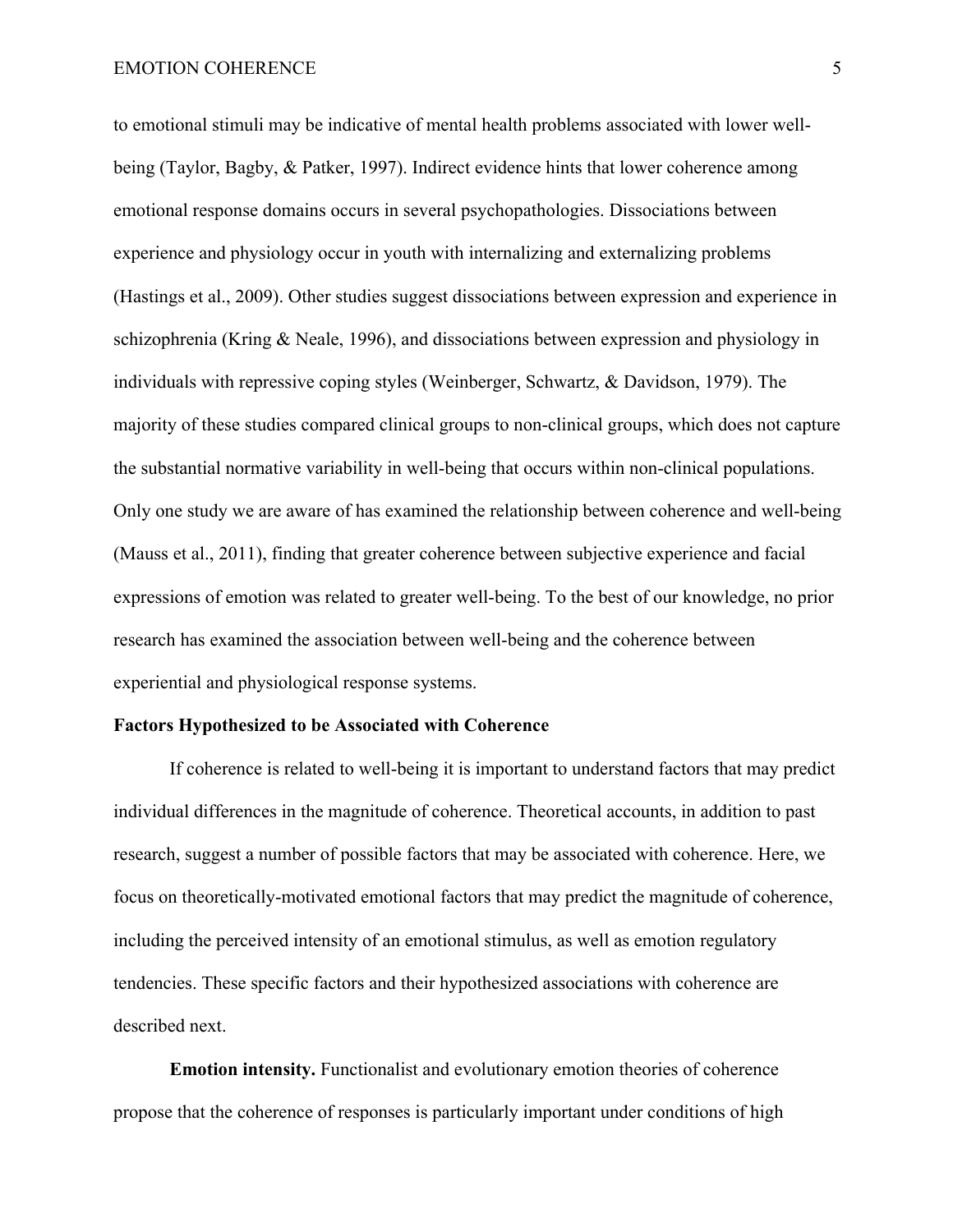intensity emotion, where ones' physical and psychological well-being are at stake. As such, situations perceived as more emotionally intense should engender greater coherence between response systems within an individual (Levenson, 1994). That is, weak emotions may provoke little coherence of response systems, whereas strong emotions may provoke greater coherence. Thus, the perceived intensity of an emotional stimulus may be a key factor that influences the degree of emotion coherence within individuals.

Studies examining the link between subjective emotion intensity and degree of coherence in the laboratory have taken cross-sectional approaches, assessing whether individuals who experience more intense emotions have higher coherence compared to individuals who experience less intense emotions. For example, individuals with intense fear exhibit greater coherence between physiology and experience than those with less intense fear (e.g., snakephobics versus non-snake-phobics in response to videos of snakes; Schaefer, Larson, Davidson, & Coan, 2014), and individuals with higher intensity amusement (but not sadness) have greater coherence between behavior and physiology compared to individuals with lower intensity amusement (Mauss et al., 2005). However, to test the postulate that coherence is higher within individuals during more intense emotional stimuli (compared to less intense stimuli), research must examine coherence using within-individual designs (e.g., examining whether an individual's coherence is higher when they view emotional stimuli perceived as more versus less emotionally intense). Yet, no research to our knowledge has applied this kind of withinindividual methodology to examine whether stimuli perceived as more emotionally intense elicit greater coherence than those perceived as less intense.

**Emotion regulation.** When considering emotion regulatory tendencies that may be associated with coherence, two candidates seem likely based on theoretical accounts: *expressive suppression*, an emotion regulatory tendency to inhibit emotionally expressive behaviors, and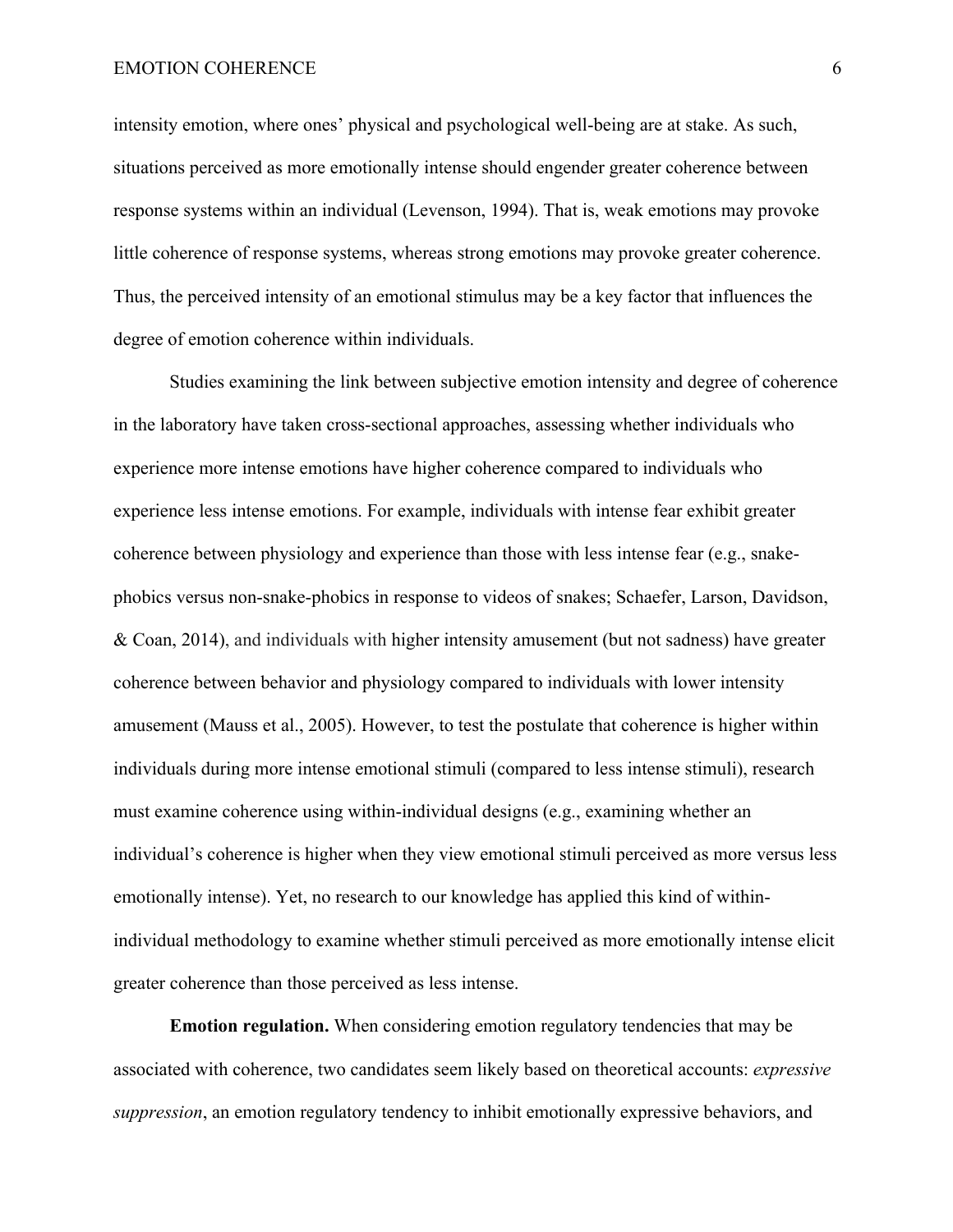*cognitive reappraisal*, an emotion regulatory tendency to alter one's interpretation of an emotional stimulus.

Emotion regulatory tendencies aimed at inhibiting emotion – such as expressive suppression (Levenson, 2014; Gross & Levenson, 1997) – may result in less coherence between physiological and experiential response systems because the inhibition of expressive behavior differentially disrupts the magnitude of responding in physiological and subjective response systems (e.g., maintained negative affect with altered physiological activation during negative emotion; Gross & Levenson, 1993, 1997; Notarius & Levenson, 1979). In line with this supposition, individuals instructed to suppress their expressive or physiological emotional responses exhibit less coherence between physiology and subjective experience while viewing affectively charged images (Dan-Glauser & Gross, 2013). Similarly, individuals instructed to hide their emotions from a partner during dyadic interactions exhibit lower coherence between subjective experience and the inter-beat interval of the heart (Butler, Gross, & Barnard, 2014). However, one study found no effect of instructed suppression on experience-physiology coherence during sad films (Lohani, Payne, & Isaacowitz, 2017). Given these mixed findings, more research is needed to assess whether the tendency to suppress emotion is associated with reduced coherence between experiential and physiological response systems. Prior studies have relied on instructing an individual to suppress their emotions in the laboratory. However, people's ability to regulate their emotions in the laboratory when instructed to do so may not map onto the ways people regulate their emotions in their daily lives (Hay, Sheppes, Gross,  $\&$ Gruber, 2015). Thus, the present study focuses on whether individual differences in the selfreported tendency to suppress emotions is associated with lower experience-physiology coherence, a question that has not been examined in prior literature.

Cognitive reappraisal is another form of emotion regulation that may alter coherence.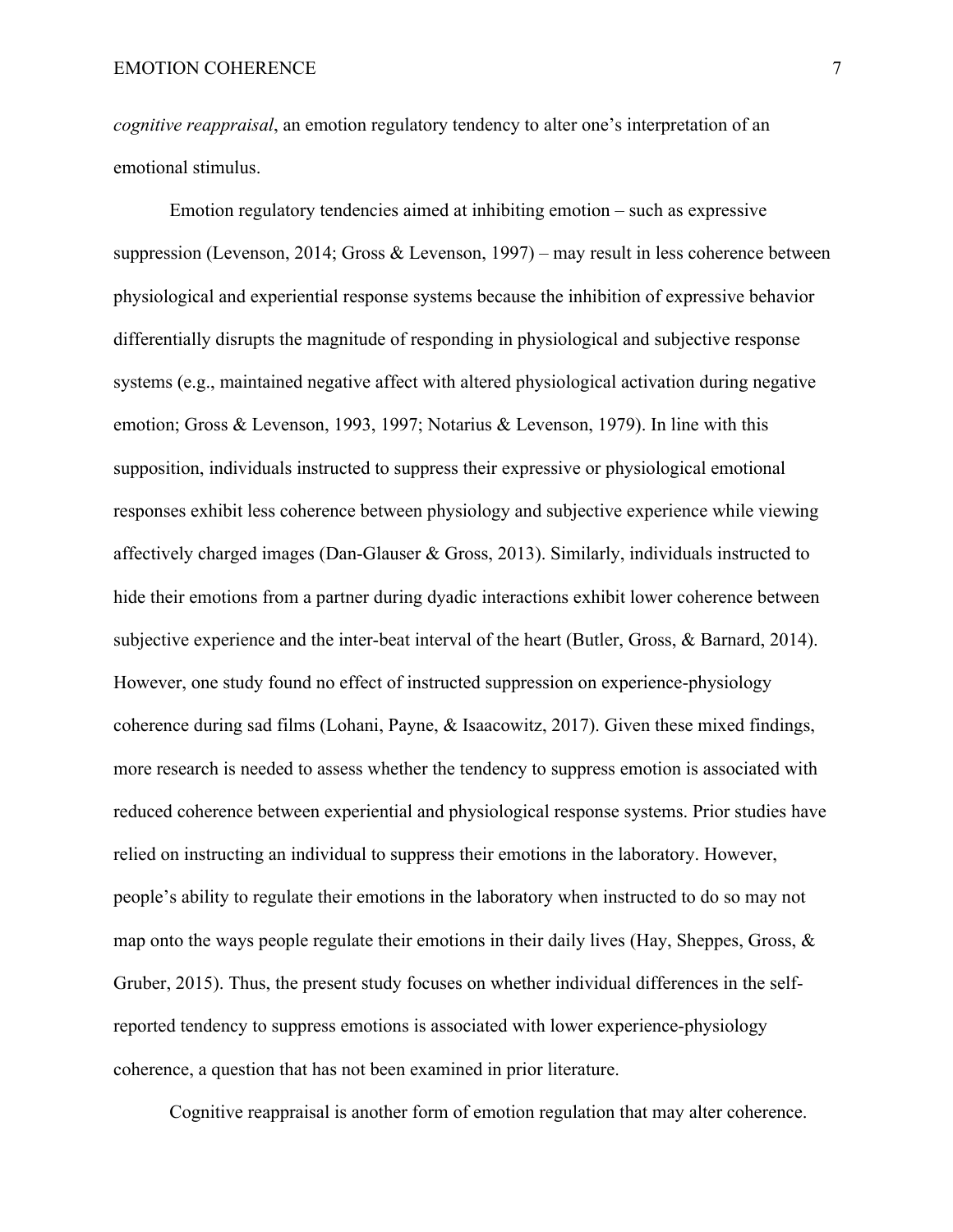#### EMOTION COHERENCE 8

Reappraisal, or shifting the meaning one ascribes to an emotional stimulus, has been shown to increase the intensity of positive emotions and decrease the intensity of negative emotions (Nezlek & Kuppens, 2008; Shiota & Levenson, 2012), and could potentially disrupt the coherence between subjective and physiological response systems. Yet, we are only aware of three studies that have examined associations between reappraisal and coherence. Two of these studies reported associations between reappraisal and coherence but did not measure coherence in ways that capture the synchrony of response systems over time within individuals (Lanteigne, Flynn, Eastabrook, & Hollenstein, 2014; Shiota & Levenson, 2012). The third study did use a within-individual measure of coherence to examine coherence and reappraisal (Butler et al., 2014). In this study, participants were instructed to use reappraisal during social interactions, and results indicated that reappraisal reduced coherence between subjective experience and the interbeat interval of the heart compared to a control condition, suggesting that reappraisal, like suppression, is associated with less coherence between experience and physiology. Given that there is only a small correlation between reappraisal capacity in the laboratory and self-reported tendencies for reappraisal (i.e., *r* = .24; McRae, Jacobs, Ray, John, & Gross, 2012), it remains unclear whether individuals with high self-reported tendencies for using reappraisal have lower coherence between subjective experience and physiology.

#### **The Current Study**

Individual differences in the level of coherence between physiology and subjective emotional experience in response to emotional stimuli may be associated with well-being. However, to the best of our knowledge, no research has directly examined the link between physiology-experience coherence and well-being. In addition, given the potential implications of coherence for well-being, it is important to understand the factors that are associated with differences in coherence. Therefore, in the current study, we examine (a) associations between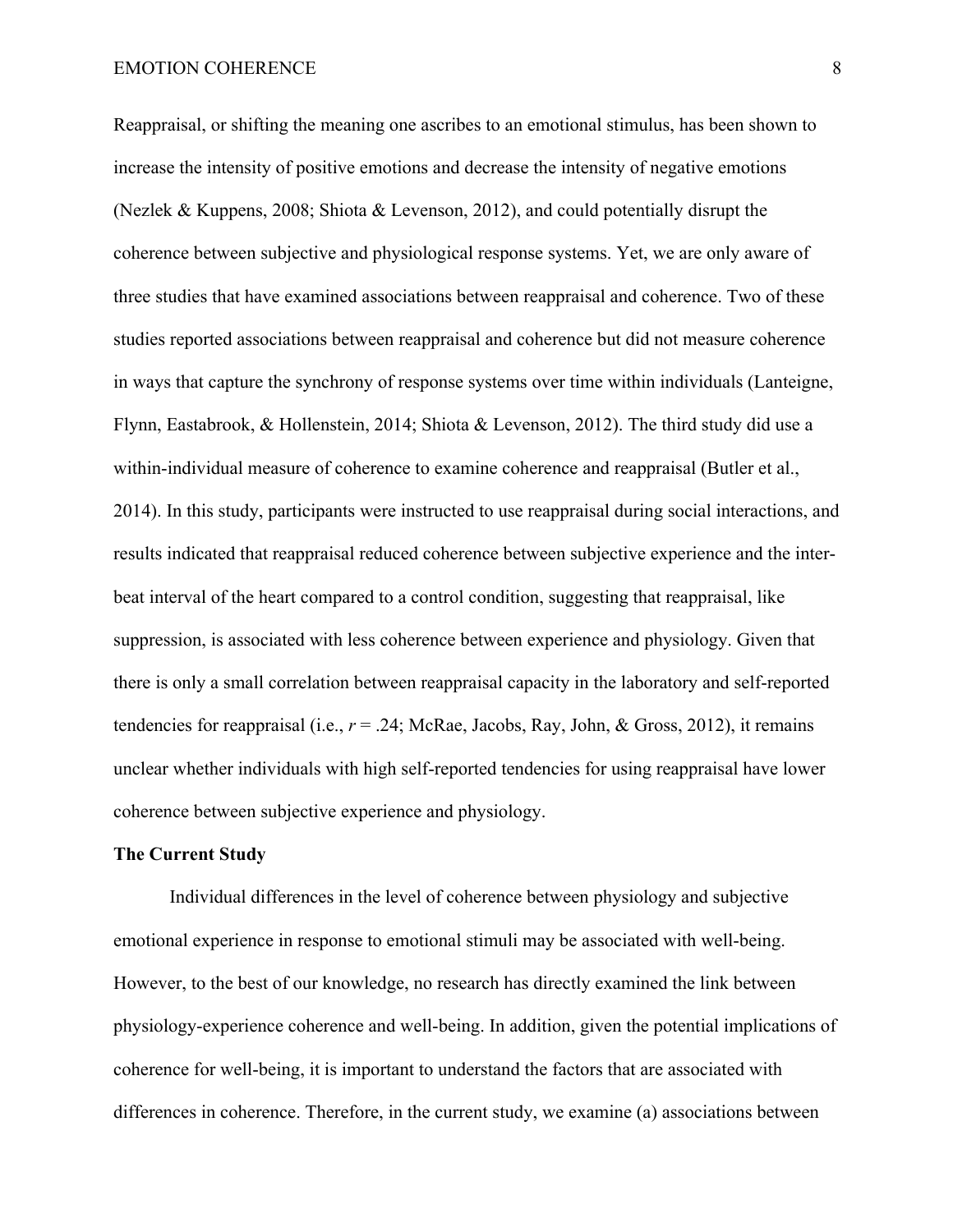coherence and well-being, (b) whether more (vs. less) intense emotional stimuli are associated with greater coherence, and (c) whether individual tendencies to use expressive suppression and cognitive reappraisal are associated with differences in coherence. We hypothesized that participants with greater coherence will have higher well-being. We also hypothesized that experience-physiology coherence will be stronger for more (versus less) emotionally intense stimuli. Lastly, we hypothesized that greater coherence would be associated with lower suppression and lower reappraisal.

**Methodological considerations.** Much of the research on emotion coherence has focused on associations in the magnitude of responding between different emotion response systems (Bonanno & Keltner, 2004; Ekman, Freisen, & Ancoli, 1980; Hastings et al., 2009; Herring, Burleson, Roberts, & Devine, 2011; Reisenzein, Studtmann, & Horstmann, 2013). Using this "between-subjects" approach, researchers considering physiology and subjective experience have sometimes found that individuals with larger physiological responses also report stronger subjective experience of emotion (e.g., Kleck et al., 1976). However, according to theoretical accounts of coherence (e.g., Levenson, 2014; Mauss et al., 2005), response coherence is defined as coupling across response systems within an individual over time. Studies using a between-subjects approach do not capture this kind of coupling over time. For example, an individual may appear to have high coherence, showing large magnitude responding in subjective experience and in physiology when responses are averaged over the course of an emotion-eliciting stimulus. However, the elevations in subjective experience that drive the higher average score might occur at quite different times than those that occur in physiology. Therefore, in the present study, we utilized a within-individual time-series approach to measuring coherence that captures the coupling of response systems over time (Butler et al., 2014; Mauss et al., 2005; Sze et al., 2010).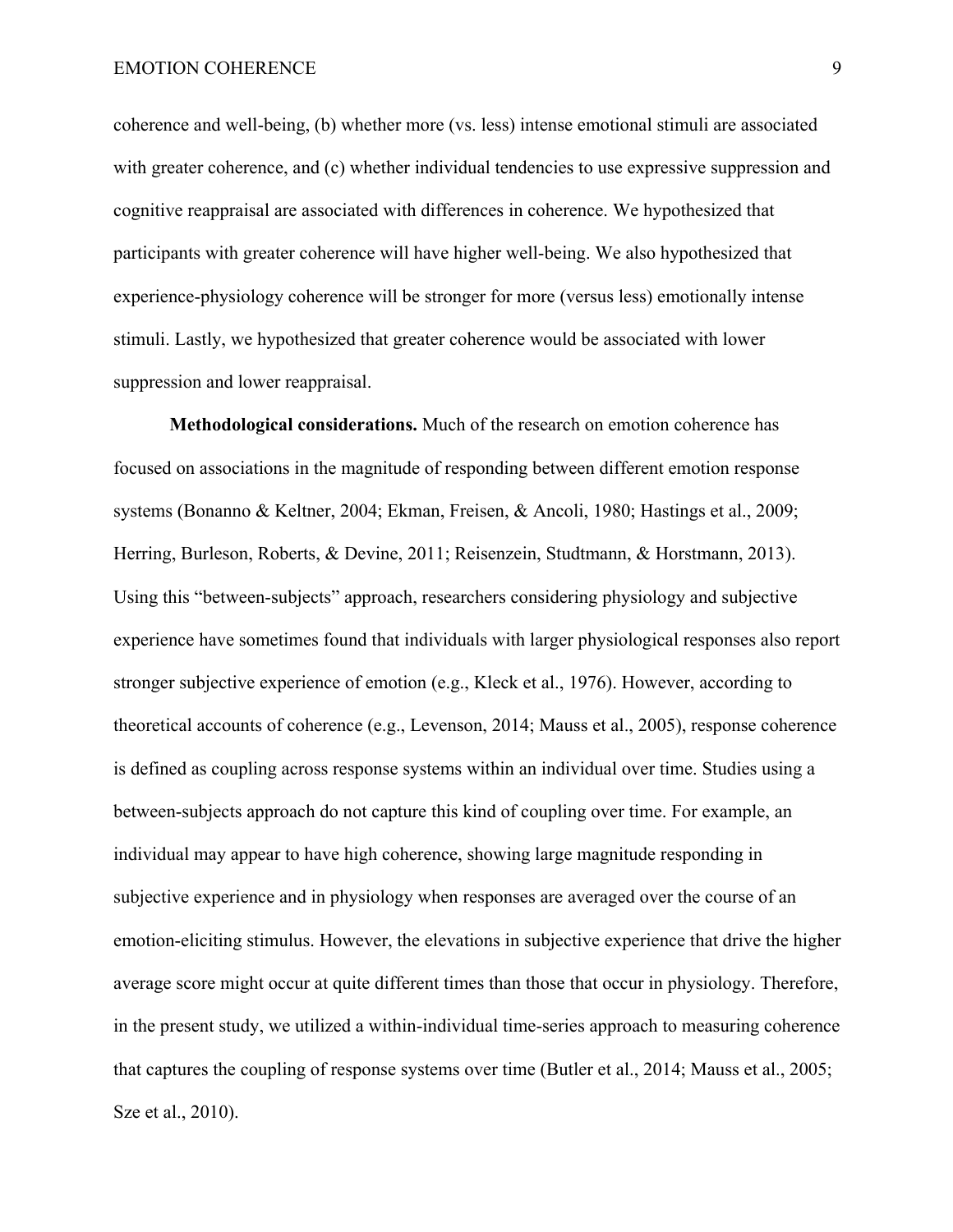Past research on coherence has used a number of emotion eliciting contexts to measure coherence, such as affectively charged still images (Dan-Glauser & Gross, 2013), films (Lohani, et al., 2017; Mauss et al., 2005; Sze et al., 2010), and social interactions (Butler et al., 2014). In the present study, we chose to use films. While the passive nature of films does not allow us to test effective responses to emotional challenges, it has the benefit of allowing us to capture continuous time-series of subjective experience and physiology while emotion is elicited in a comparable manner across participants, which is necessary for quantifying individual differences in coherence. Evidence suggests laboratory tasks can predict real world behavior (e.g., McVay, Kane, & Kwapil, 2009). Thus, we assume that how people respond to emotional films in the laboratory will generalize to emotional events outside of the laboratory. That is, participants' level of coherence during the sad and amusing film clips should predict their level of coherence during sadness, amusement, or other emotions in the real world.

Peripheralist approaches and research on interoception suggest that physiological responses have the potential to modify psychological states via afferent neural pathways (Dunn et al., 2010), while biopsychosocial models emphasize that psychological processes can lead to reliable differences in physiological states (Blascovich, Mendes, Hunter, & Salomon, 1999). Efferent and afferent neural pathways exist for a wide variety of physiological indices, suggesting there are anatomically plausible bidirectional influences between subjective experience and number of different physiological channels (Craig, 2002). Thus, theory and research suggest that bidirectional influences can occur across these emotion response systems. Based on this knowledge and in line with past research on coherence, we use a statistical approach to compute coherence that captures the synchrony between response systems, irrespective of which emotion response system leads to changes in the other response system.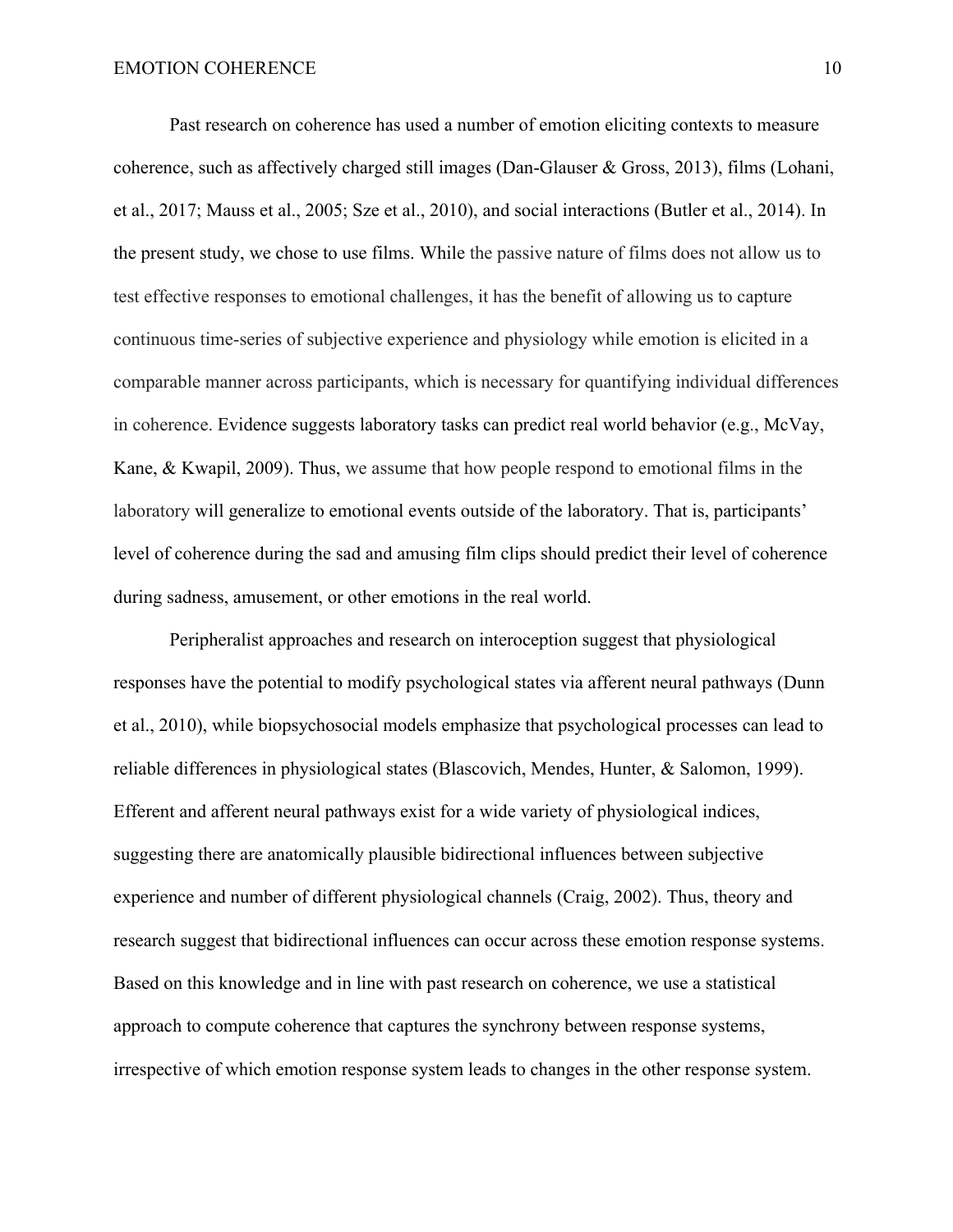Some studies measuring coherence (including our own) have used only the cardiac interbeat interval (Sze et al., 2010) due to specific hypotheses focused on the awareness of heartbeat sensation among individuals with specialized training in body awareness. More often, researchers have used a combination of physiological channels (Bulteel et al., 2014; Dan-Glauser & Gross, 2013; Mauss et al., 2005) to provide a more comprehensive indicator of overall physiological activation. There is considerable variation in the nature of responding across multiple physiological channels, and their activities are not strongly correlated at rest. However, any single physiological channel is unlikely to be representative of overall changes in physiological activation compared to a composite measure that includes activity across multiple autonomic indices. Capturing the combined activation of multiple physiological channels is important given that different physiological channels can work in concert (e.g., subjective experience can modify multiple physiological channels simultaneously; Cacioppo, Berntson, Larsen, Poehlmann, & Ito, 2000) and that individuals can differ in the relative reactivity of particular physiological systems (e.g., individual response stereotypy; Lacey & Lacey, 1958). Importantly, creating a composite of physiological activation also reduces the likelihood of Type 1 errors resulting from multiple comparisons across numerous physiological channels. In light of these considerations, we used a composite of overall physiological activation when computing coherence (as measured by heart rate, skin-conductance level, finger pulse transit time, finger pulse amplitude, ear pulse transit time, systolic blood pressure, diastolic blood pressure, and mean arterial pressure). However, to be sensitive to possible differences associated with individual physiological measures, we also present associations for each physiological measure individually in the Supplemental Content.

## **Method**

#### **Participants**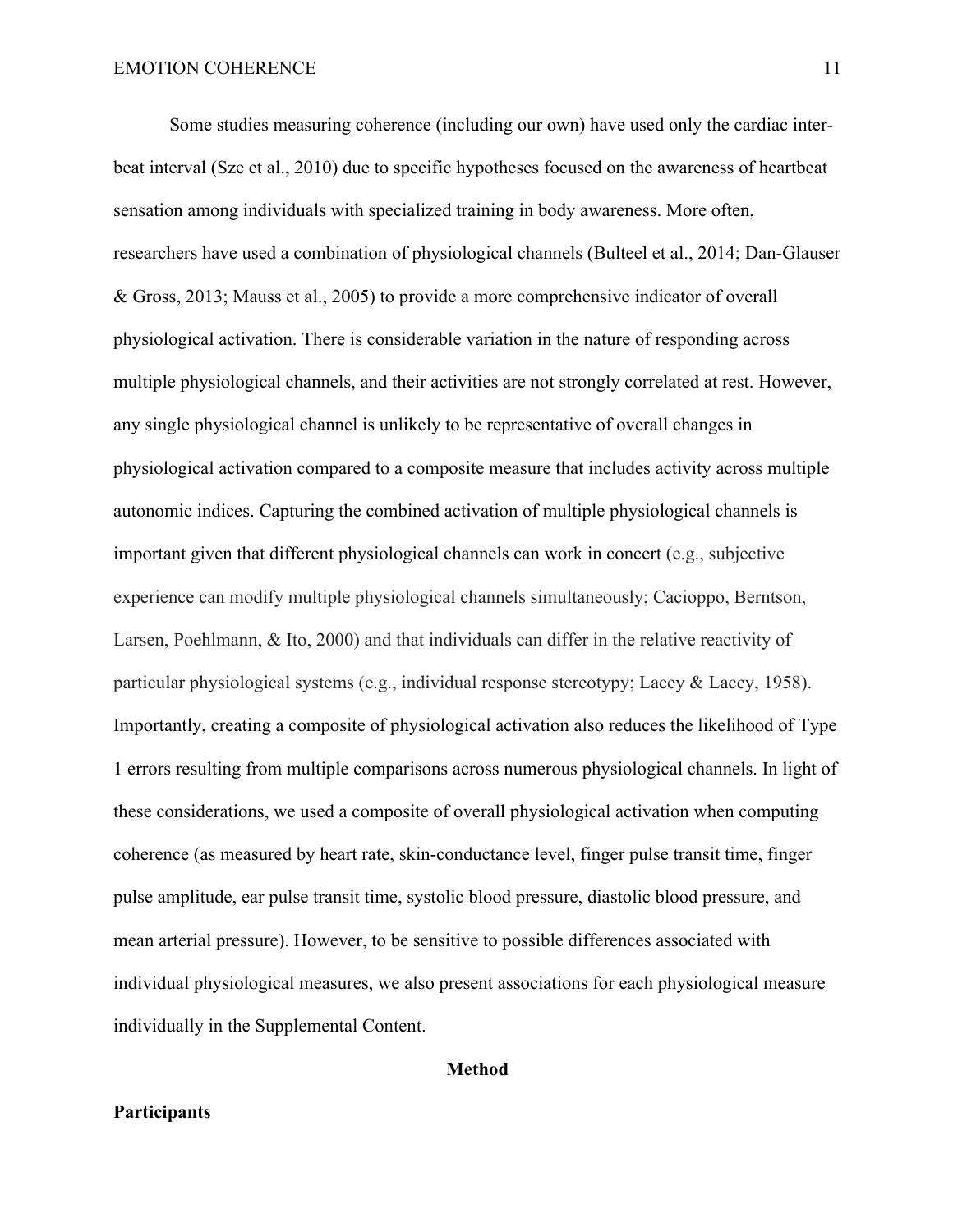To assess the relationship between emotion coherence and well-being, we analyzed archival data from a study conducted in the Berkeley Psychophysiology Laboratory (Sze et al., 2010) that examined the hypothesis that individuals with greater bodily awareness training had higher coherence between subjective experience and heart period. The sample included participants with varying levels of body awareness training. Participants ( $N = 63$ , 40 women and 23 men) included 21 experienced Vipassana meditators, 21 dancers, and 21 individuals with no body awareness training. The current study includes five self-report measures (life satisfaction, anxiety, depression, reappraisal, and suppression) that were not reported in Sze et al. (2010). Participants were initially recruited by posting flyers at various locations in the San Francisco Bay Area, such as meditation centers, dance centers, and general stores, as well as by posting announcements online in meditation, dance, and community forums. Participants' ages ranged from 18 to 40 years ( $M = 28.42$ ,  $SD = 5.94$ ). The majority of the participants in this study were Caucasian (77.8%), followed by Asian (12.7%), Latino (3.2%), African American (1.6%), and other ethnicities (4.8%). The sample was generally in good mental health (See Supplemental Content for additional Demographic information). Given the archival nature of the dataset, we had a fixed sample size of 63. Post-hoc power analyses, based on our primary regression analysis (participants with greater coherence reported greater well-being) suggest that, with an effect size of .30, alpha= .05, and 1 predictor variable, power = .99. In our model with additional covariates (including age, gender, and body awareness group as covariates), with an effect size of .31, alpha= .05, and 1 predictor variable, power = .94. Data for the primary study variables can be found at https://osf.io/e4zmq/?view\_only=3be3e77f959b43c78a3d75a846792e64.

# **Procedure**

All participants completed self-report measures of well-being, expressive suppression, and cognitive reappraisal in an online questionnaire session that took place three to five days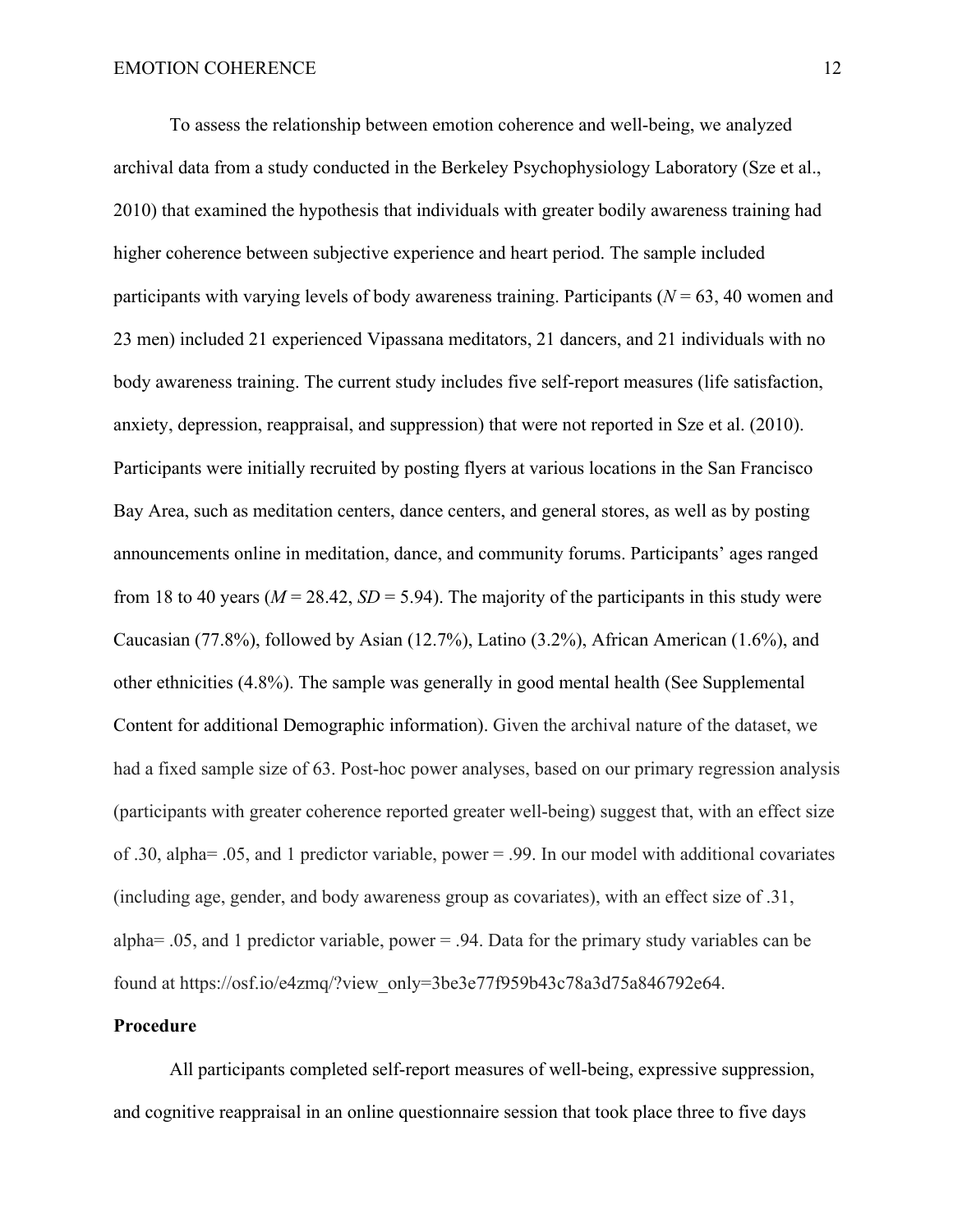prior to a laboratory session. All procedures were approved by the Berkeley Committee for Protection of Human Subjects.

Upon arrival at the Berkeley Psychophysiology Laboratory, experimenters told participants that they were interested in "learning about different aspects of people's emotional experiences". Participants were seated in a chair in the lab and physiological recording devices were attached. Emotional films were shown on a 27-inch color TV monitor at a distance of 5.75 feet from the participant. During the 90-minute experimental session, participants watched four films (described below). All films were preceded by a 1-min baseline, in which participants were asked to clear their minds and try to relax while focusing on a blank screen with a fixation X in the center. All participants gave informed consent for participation in the research and were paid \$50 for participating in the study.

**Emotional films.** As in past research on coherence (Mauss et al., 2005), we used emotion-inducing films that were designed to induce dynamically changing emotional states, ranging from neutral to intensely positive and intensely negative. Each film consisted of two or three emotion-inducing scenes (length ranged from 55 s to 65 s) with 15 seconds of blank screen in between scenes. The emotional scenes were as follows: Film 1 (comedians doing a humorous improvisational skit, an underwater scene with sea creatures interacting, depiction of atrocities in Darfur); Film 2 (a man chewing cow intestines, an underwater scene with sea creatures interacting, comedian Bill Cosby doing stand-up); Film 3 (a woman reacting to news that her family members have died, an underwater scene with sea creatures interacting, a man injecting himself with a needle); and Film 4 (a violent scene in which a man crushes his victim's head, an underwater scene with sea creatures interacting). Lengths of the films were 3.75 min, 3.63 min, 3.70 min, and 2.58 min, respectively. All participants viewed all four films. Films 1 through 3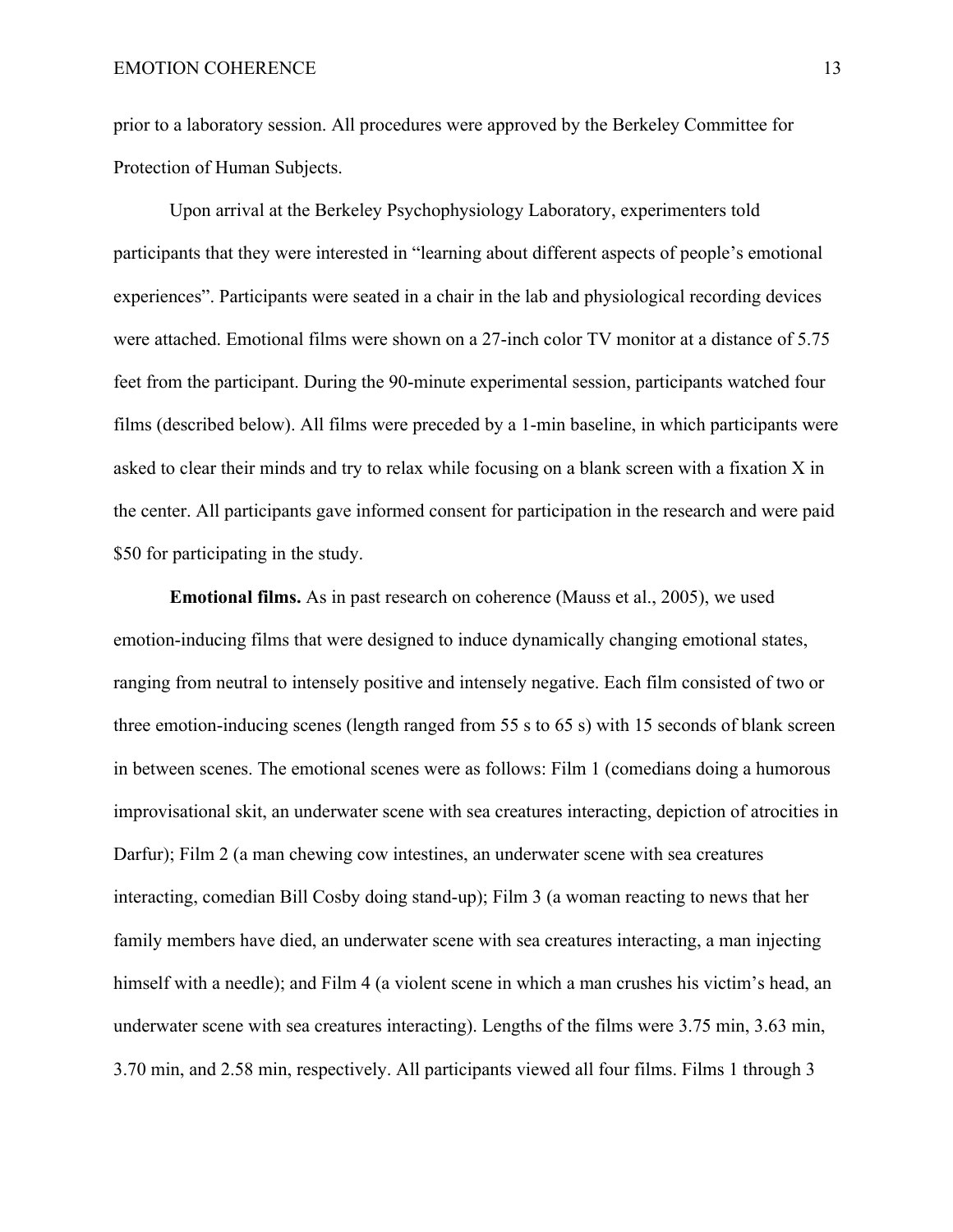were presented in counterbalanced orders. Due to its strongly evocative nature, Film 4 was always shown last to avoid potential carry-over effects into the other films.

#### **Apparatus and Measures**

**Emotion coherence.** Emotion coherence was assessed using a continuous measure of subjective emotional experience and a continuous measure of physiology during the emotional films (see Data Reduction section below for the calculation of coherence).

*Subjective emotional experience.* Similar to past research on response coherence (Mauss et al., 2005), a rating dial (Levenson & Gottman, 1983) was used to obtain continuous ratings of subjective emotional experience during film clips. The dial had a pointer that moved over a 180 degree scale with nine divisions ranging from *very negative* (−4) to *neutral* (0) to *very positive* (+4). A computer sampled the dial position every 3 ms and averaged these readings into 1-s measurement periods using a program written by Robert W. Levenson. Given that the intensity of both positive and negative emotions are associated with physiological changes (Bradley & Lang, 2000), and because our films induced both positive and negative emotions, we computed intensity at each second as the absolute difference of the rating dial position from the midpoint (0). This measure of intensity was also used in our past research (Sze et al., 2010).

*Autonomic physiology.* During the emotional film clips, physiological activity was monitored using a system consisting of a Grass Model 7 polygraph connected to a computer with analog to digital conversion capability. The sampling rate for each channel of data was 333 hertz. *Inter-beat Interval (IBI)* was monitored with EKG electrodes placed in a bipolar configuration on the participant's torso. IBI was calculated as the time interval between successive R-waves on the EKG. *Skin Conductance Level (SCL*, a measure of changes in sweat gland activity caused by sympathetic arousal) was measured continuously using a voltage device that applies a small constant voltage between Beckman Standard Electrodes that were attached to the palmar surface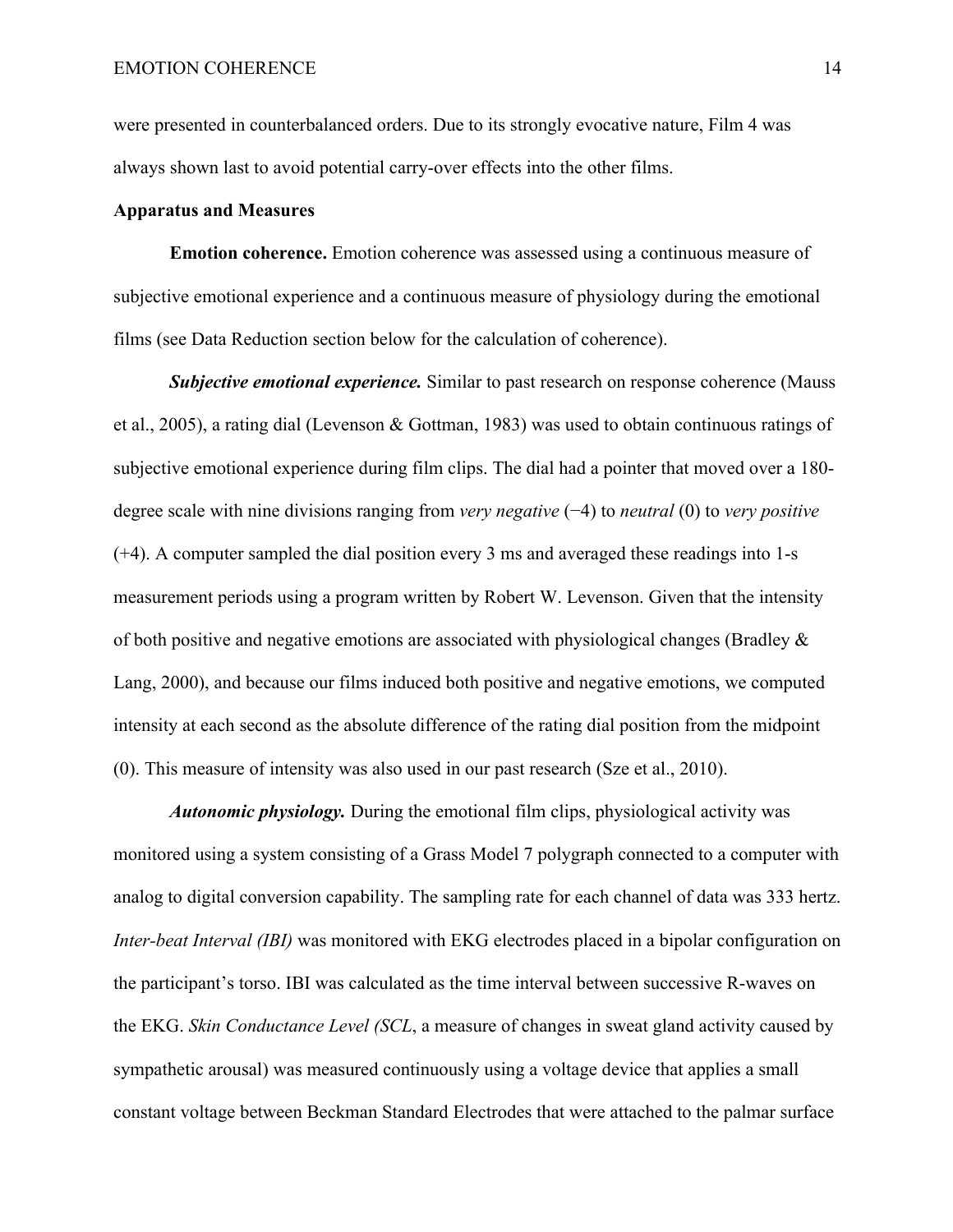of the middle phalanges of the first and third fingers of the non-dominant hand using sodium chloride in Unibase as the electrolyte. We measured the amount of current that flowed between the electrodes. *Ear Pulse Transit Time (EPT)* was measured using a UFI plethysmograph transducer attached to the participant's right ear lobe to capture blood volume in the ear. EPT was indexed by the time elapsed between the previous R-wave and the upstroke of the peripheral pulse at the ear. *Finger Pulse Transit Time (FPT)* and *Finger Pulse Amplitude (FPA)* were assessed using a UFI plethysmograph transducer attached to the tip of the participant's second finger on the non-dominant hand. FPT and was indexed by the time elapsed between the previous R-wave and the upstroke of the peripheral pulse at the finger, and FPA was indexed as the trough to peak amplitude of the finger pulse waveform. *Systolic Blood Pressure, Diastolic Blood Pressure, and Mean Arterial Pressure* were also measured in millimeters of mercury with a Finger Arterial Pressure [FINAPRES] monitor). Signals were visually inspected by trained research assistants and graduate students, and the same computer program that processed the rating dial data also calculated second-by-second averages for each physiological channel. Outlier values and physiologically implausible values were removed. Approximately 7% of physiological data was missing due to artifact or technical problems. The average physiological composite across films showed high reliability (Cronbach's alpha = .90; see Supplemental Content for details).

**Well-being.** Subjective well-being was assessed using multiple indices, including life satisfaction, depressive symptoms, and anxiety to encompass the presence of positive indicators of well-being, but also the absence of negative symptoms (Kern, Waters, Adler, & White, 2014). *Life satisfaction* was measured using the Satisfaction With Life Scale (SWLS; Diener, Emmons, Larsen, & Griffin, 1985), which consists of 5 items (e.g., "I am satisfied with my life") rated on a scale of 1 (strongly disagree) to 7 (strongly agree), and averaged together  $(\alpha = .90)$ . *Depressive*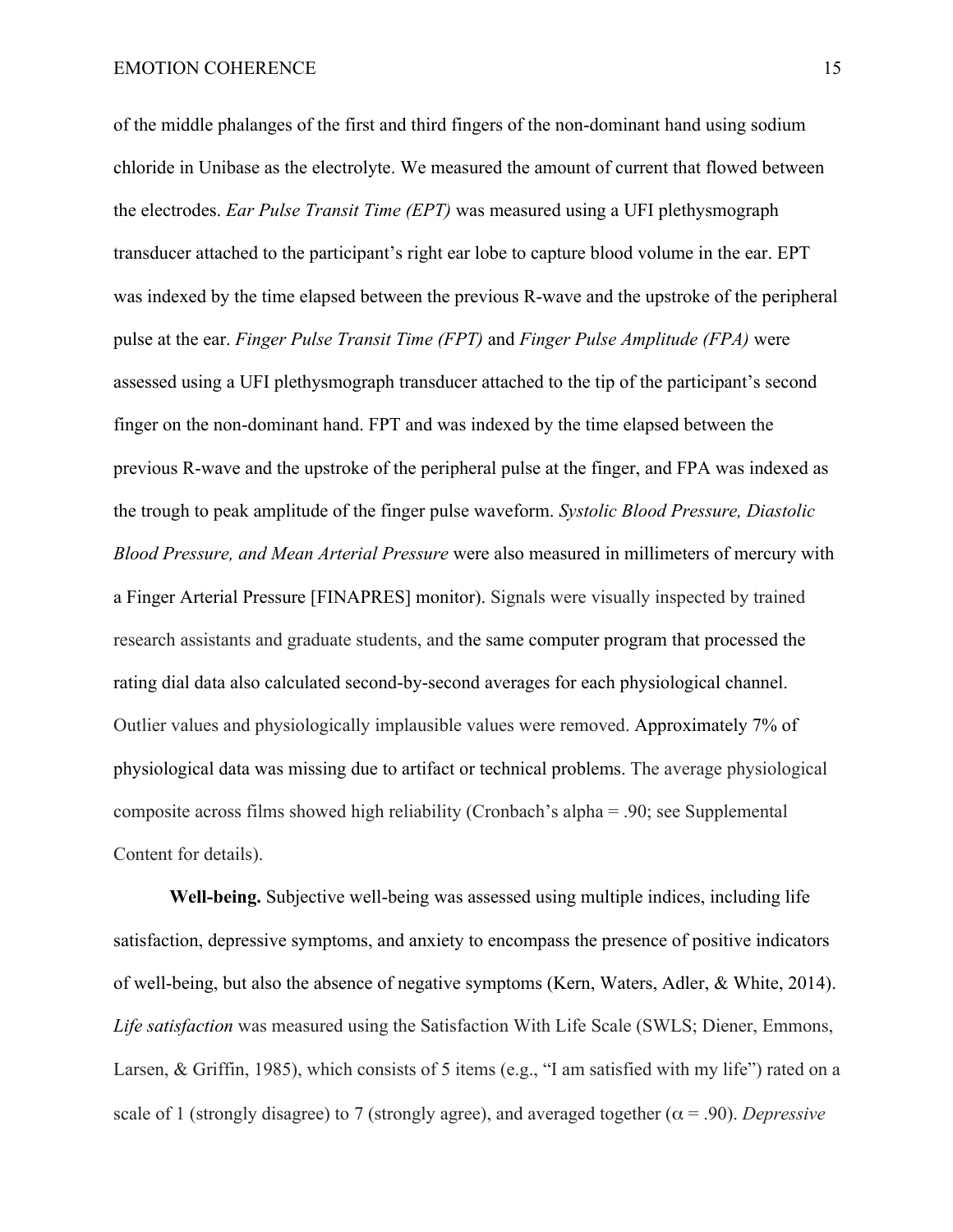*symptoms* were assessed using the Beck Depression Inventory (BDI-II; Beck, Steer, & Brown, 1996), which consists of 21 items rated on a scale of 0 (e.g., "I do not feel sad") to 3 (e.g., "I am so sad or unhappy that I cannot stand it") that were summed together  $(\alpha = .77)$ . *Anxiety* was assessed using the trait form of the State Trait Anxiety Questionnaire (STAI; Spielberger, Gorsuch, Lushene, Vagg, & Jacobs, 1983), which consists of 20 items (e.g., *"I worry too much over something that really doesn't matter")* rated on a scale of 1 (almost never) to 4 (almost always), and averaged together ( $\alpha = .87$ ). For ease of interpretation we created an overall wellbeing composite by z-scoring each scale, inverting depressive symptoms and anxiety, and averaging the three scales such that higher scores indicated higher well-being. Cronbach's alpha for the three scale score (i.e., depression, anxiety, and life satisfaction) was high ( $\alpha$  = .80). For completeness, we also provide results using each of the measures individually.

**Expressive suppression.** Suppression was measured using the suppression subscale of the Emotion Regulation Questionnaire (ERQ; Gross & John, 2003) which consists of 4 items (e.g., "I keep my emotions to myself.") rated on a scale of 1 (*strongly disagree*) to 7 (*strongly agree*) and averaged together ( $\alpha$  = .85).

**Cognitive reappraisal.** Reappraisal was measured using the reappraisal subscale of the Emotion Regulation Questionnaire (ERQ; Gross & John, 2003) which consists of 6 items (e.g., "I control my emotions by changing the way I think about the situation I'm in.") rated on a scale of 1 (*strongly disagree*) to 7 (*strongly agree*) and averaged together ( $\alpha$  = .80).

#### **Data Reduction**

**Emotion coherence score calculation**. Each of the 8 physiological measures were smoothed using a 3 second moving average. This method reduces random variation in time series and facilitates the detection of common variance among measures in cross-correlations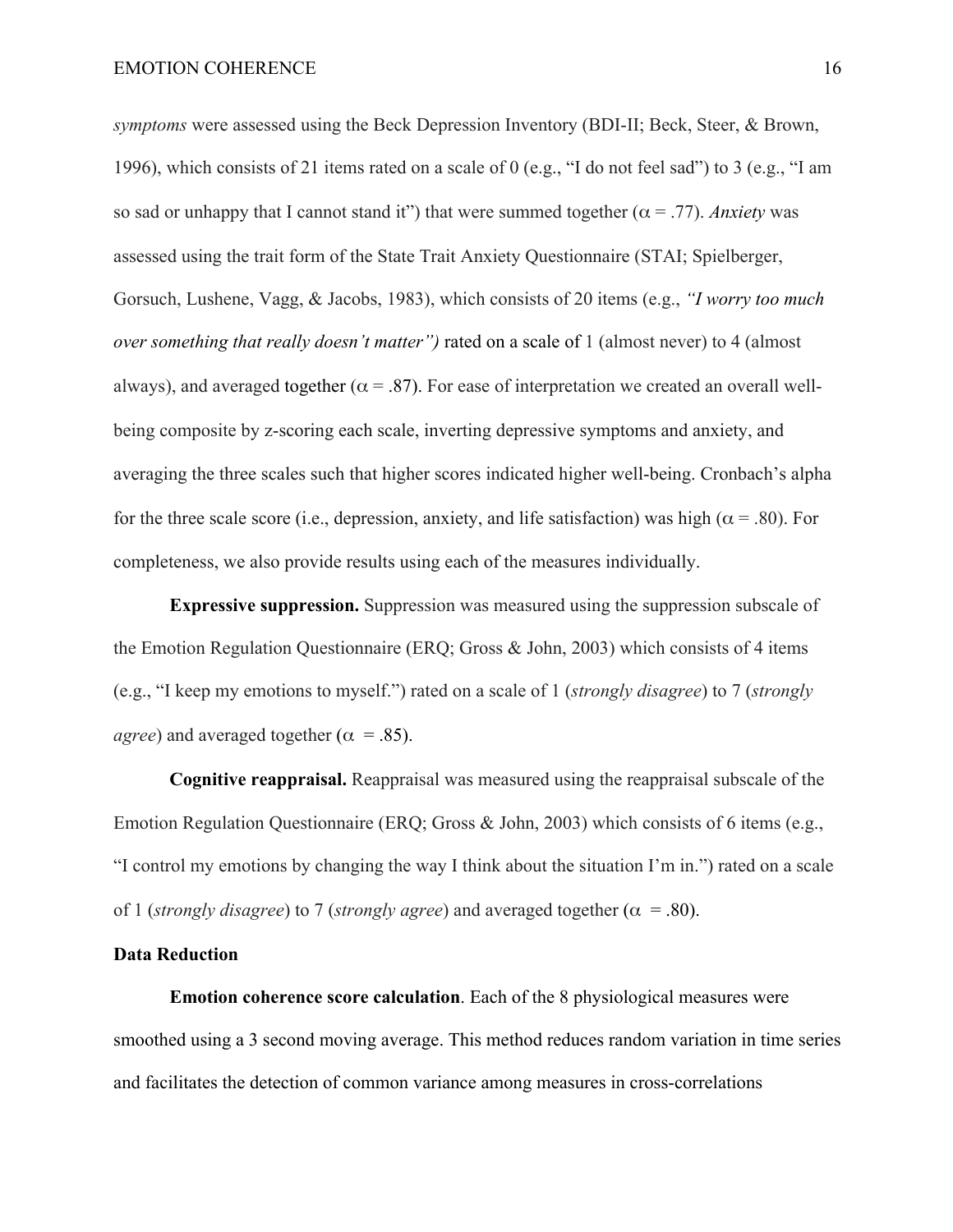(Kettunen, Ravaja, & Keltikangas-Järvinen, 2000). We standardized each of the 8 physiological measures within individuals, multiplied inter-beat interval, finger pulse transit time, finger pulse amplitude, and ear pulse transit time by -1 so that greater numbers for all measures indicated greater physiological activation, and for each second averaged the measures (Gross & Levenson, 1997). This resulted in one composite time series reflecting overall physiological activation for each participant.

Coherence was calculated using time-lagged cross-correlations between the physiological composite time series and emotion intensity time series (from the rating dial) following procedures used in previous research (Dan-Glauser & Gross, 2013; Mauss et al., 2005; Sze et al., 2010). For each participant within each film, we computed cross-correlations for lags of −10 to +10 s and selected the maximum absolute value correlation coefficients. This resulted in one correlation coefficient (coherence score) for each participant for each film. The time window of −10 to +10 s was chosen on the basis of previous research (Dan-Glauser & Gross, 2013; Lohani et al., 2017; Mauss et al., 2005; Sze et al., 2010), and because it conforms to theoretical perspectives on the duration and temporal characteristics of emotional and physiological responses (i.e., the theoretical notion of the brief duration of an emotion, lasting for approximately 1-10 seconds; (Ekman, 1992; Levenson, 1994, 2003), and the slower response of some physiological channels such as skin conductance (Bach, Flandin, Friston, & Dolan, 2010). The absolute value was chosen because previous research has shown that changes in subjective emotional experience can be associated with either increases or decreases in physiological activation (Bradley & Lang, 2000).<sup>1</sup>

<sup>&</sup>lt;sup>1</sup> We note that selecting the maximum correlation coefficient increases the likelihood that we capture the synchrony that occurs across response channels for each individual (because we are selecting each individual's highest crosscorrelation coefficient to represent their coherence level). At the same time, taking the maximum value results in a higher average level of coherence at the group level than if we selected the minimum, average, or zero-lag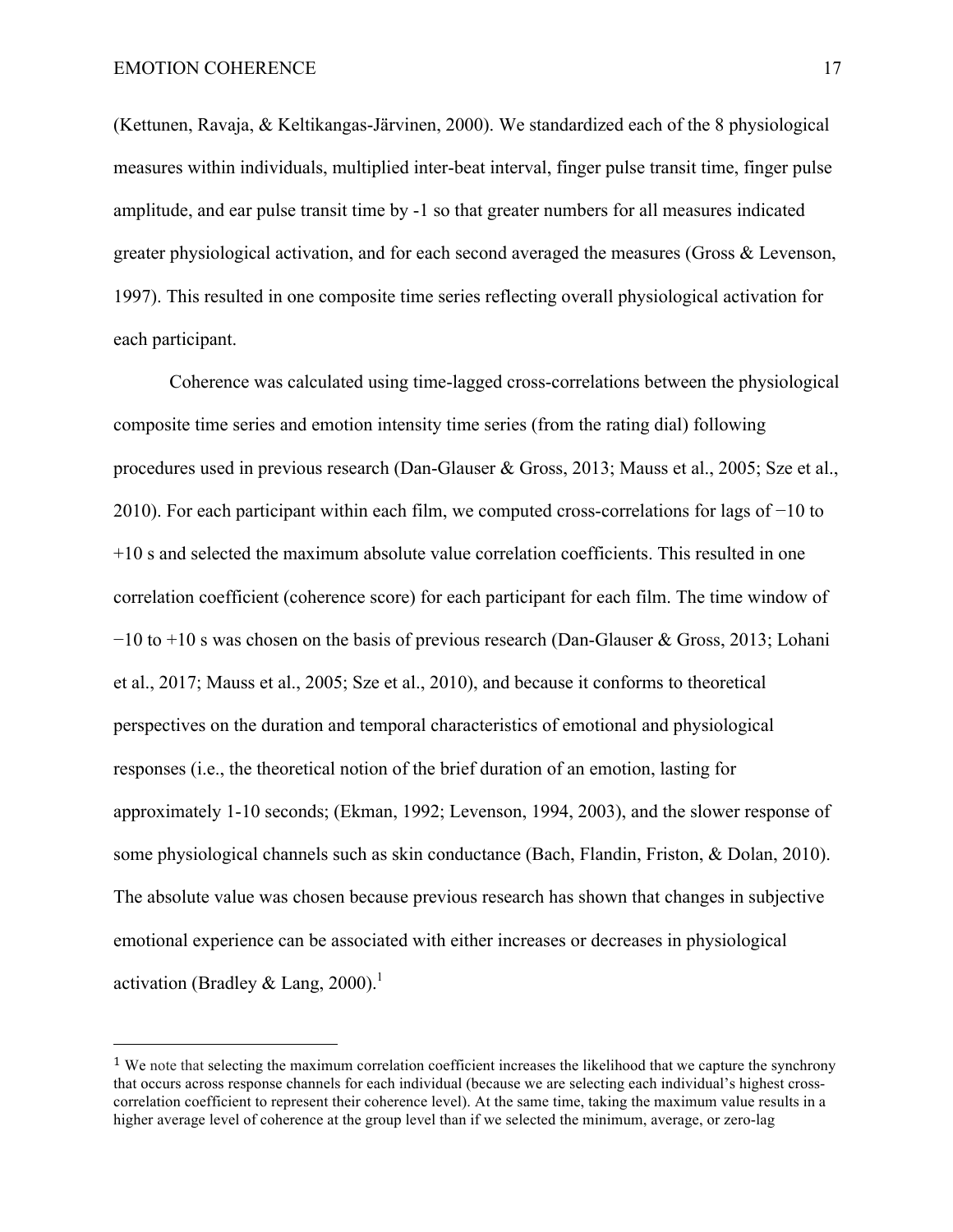Although coherence demonstrated only modest reliability across the four films,  $\alpha = .41$ , film did not significantly moderate the link between coherence and well-being,  $F(3,183) = 1.53$ ,  $p = .21$ ,  $\eta^2 = .03$ , between coherence and suppression,  $F(3,183) = .85$ ,  $p = .47$ ,  $\eta^2 = .01$ , or between coherence and reappraisal,  $F(3,183) = .96$ ,  $p = .41$ ,  $\eta^2 = .02$ . Given this, and for ease of interpretation, we averaged the coherence scores across the four films to create one index of an individual's coherence between subjective emotional experience and physiology and used this in our primary analyses. This coherence score reflects the degree to which physiological activation is associated with emotion intensity for each individual, regardless of the direction of the association or the valence of the emotional experience.

**Emotion intensity score calculation**. An emotion intensity score (reflecting the intensity of positive or negative affect) was computed for each individual within each film by averaging the second-by-second emotion intensity values (i.e., difference from the midpoint) from the rating dial.

#### **Results**

#### **Preliminary Analyses**

**Average levels of coherence.** First, we examined average levels of coherence for descriptive purposes. The average coherence (i.e., the average cross-correlation between subjective emotional experience and physiology across all participants) was moderate in magnitude ( $M = 0.37$ ) and significantly greater than zero,  $t(62) = 27.04$ ,  $p < 0.01$ ,  $d = 3.36$ . Importantly, there was also substantial variability in emotion coherence, *range* = .17 to .60 (*SD* = .11), verifying the presence of individual differences.

<u> 1989 - Andrea San Andrea San Andrea San Andrea San Andrea San Andrea San Andrea San Andrea San Andrea San An</u>

coefficient. This inflation in coherence does not limit our main conclusions, however, because it is applied equally across all participants and films, and the present study examines how individuals' relative coherence values are related to well-being and emotion regulation, rather than the average level of coherence. Moreover, previous research suggests that the computational method used in the present study detects systematic response system coherence rather than spurious correlations (see pages 9-10 of Lohani et al., 2017).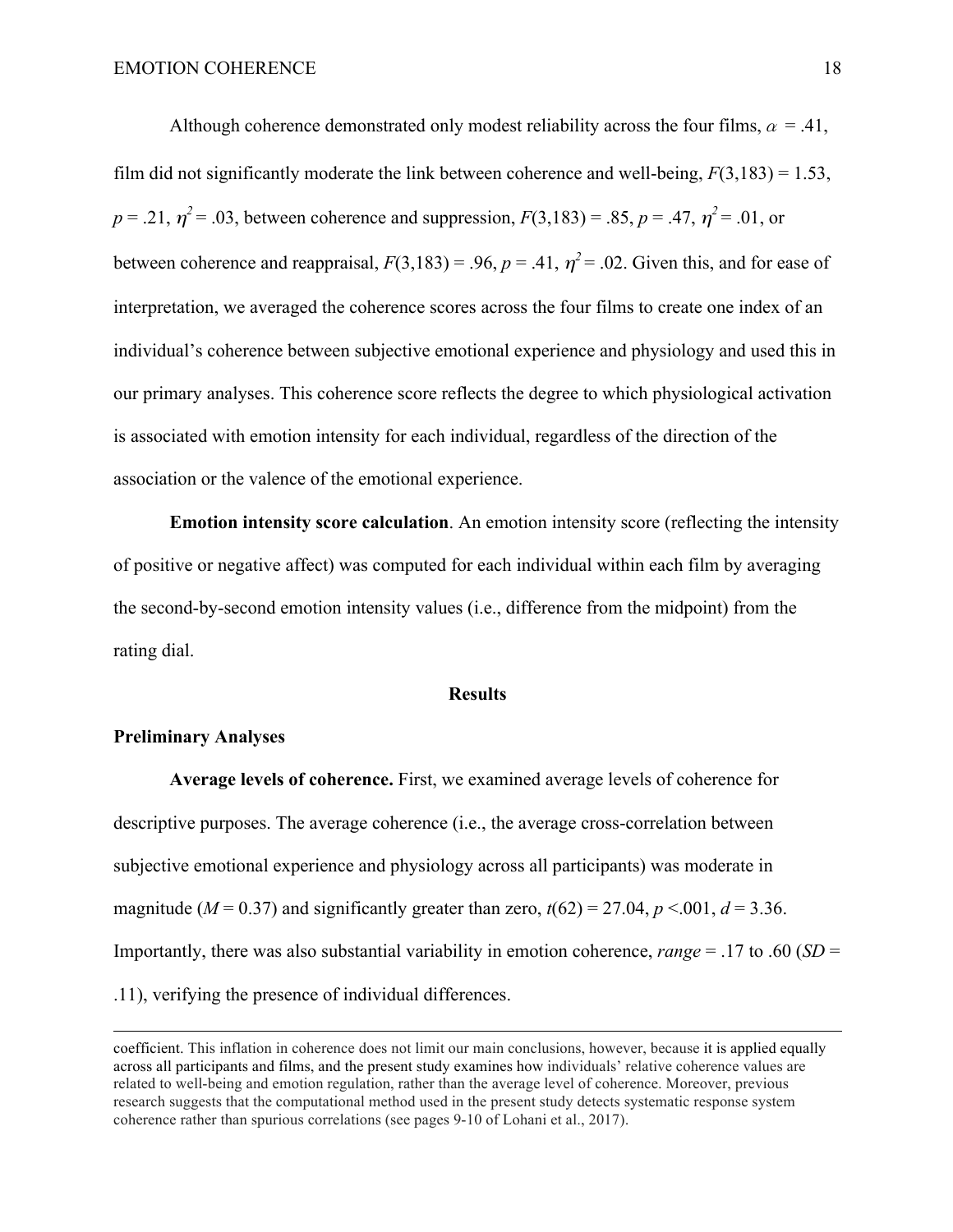#### **Emotion Coherence and Well-Being**

To test the association between emotion coherence and well-being, we used linear regression with coherence as the predictor variable and well-being as the dependent variable. Given that these archival data included participants who varied in level of body awareness (trained dancers, trained meditators, or controls), we entered participants' body awareness group as a control variable in the model (dummy coded with the control group as the reference group). Lastly, we added age and gender as covariates. Participants with greater coherence between experiential and physiological response channels reported significantly higher well-being,  $\beta$  = .30,  $t(61) = 2.49$ ,  $p = .015$ , even after accounting for body awareness group,  $\beta = .31$ ,  $t(59) = 2.47$ ,  $p = 0.016$ , and after adding age and gender into the model (in addition to body awareness group),  $\beta$  = .31,  $t(57)$  = 2.41,  $p$  = .019. These effects were similar across all of the well-being measures independently; coherence was comparably associated with life satisfaction,  $\beta = 33$ ,  $t(61) = 2.69$ , *p* = .009, depressive symptoms,  $\beta$  =-.21,  $t(61)$  = -1.71,  $p = .092$ , and anxiety,  $\beta$  =-.23,  $t(61)$  = -1.84,  $p = 0.071$ , even when accounting for body awareness group, age, and gender (See Supplemental Content).

### **Factors Hypothesized to be Associated with Coherence**

**Emotional intensity.** Next, analyses were conducted to assess whether experiencephysiology coherence was highest (within individuals) in response to the highest intensity film clip. As noted earlier, although the order of the first three films was counterbalanced, the fourth film was highly evocative, and thus was always presented last in the film sequence in an effort to avoid carryover effects. Based on the selection criteria for this film, we expected it to have higher emotion intensity and higher coherence than the other films. To confirm that the fourth film indeed evoked higher intensity emotion relative to the other films, we computed a repeated measures general linear model to examine differences in intensity of emotional experience by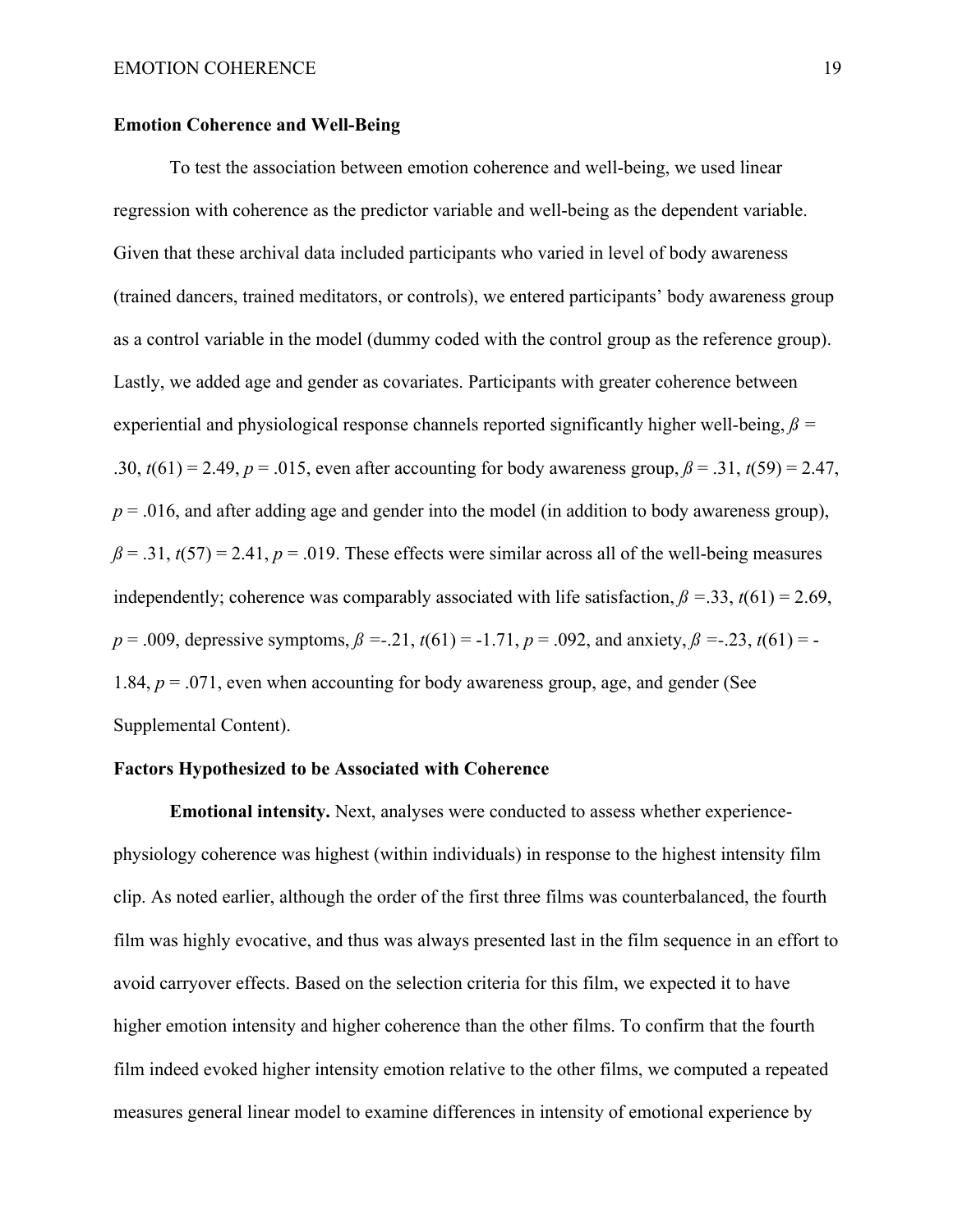film. Specifically, the model included the average rating dial intensity for each participant for each of the four films (within-subject). Second, we examined differences in coherence between the four films using a repeated measures general linear model with participant's coherence scores on each of the four films (within-subject). Bonferroni corrections were used for all pairwise comparisons. Table 1 displays descriptive statistics for emotion intensity and coherence for each film, along with results from one sample t-tests assessing whether emotion intensity and coherence levels were significantly greater than zero for each film.

Average rating dial intensity was significantly different between films, *F*(3,186) = 5.94, *p*  $=$  .001, partial  $\eta^2$  = .09. Pairwise comparisons revealed that intensity was significantly higher for Film 4 compared to the intensity for all other films, including Film 1,  $(M_{diff} = .28, p = .005)$ , Film 2 ( $M_{diff}$  = .23,  $p = .01$ ), and Film 3 ( $M_{diff}$  = .24,  $p = .005$ ). There were no significant differences in intensity between Film 1 and Film 2 ( $M_{diff}$  = -.042,  $p = 1.00$ ), Film 2 and Film 3 ( $M_{diff}$  = 0.00,  $p$ =1.00), or Film 1 and Film 3 ( $M_{diff}$  =-.04,  $p = 1.00$ ). See Table 1 for means and standard deviations.

Coherence was also significantly different between films  $F(3,186) = 8.73$ ,  $p < .001$ , partial  $\eta^2$  = .12. Pairwise comparisons revealed coherence was significantly higher for Film 4 compared to coherence scores for all other films, including Film 1,  $(M_{diff} = .12, p = .002)$ , Film 2 ( $M_{diff}$  = .08,  $p = .044$ ), and Film 3 ( $M_{diff}$  = .14,  $p < .001$ ). There were no significant differences in coherence between Film 1 and Film 2 (M<sub>diff</sub> = -.04,  $p = .56$ ), Film 2 and Film 3 (M<sub>diff</sub> = .058,  $p =$ .33), or Film 1 and Film 3 ( $M_{\text{diff}}$  = .02,  $p = 0.1.00$ ). See Table 1 for means and standard deviations.

Next, given that Film 4 was most intense, but was also always shown last, we wondered whether coherence varied as a function of the position of the first three counterbalanced films. We ran a repeated measures general linear model using coherence scores from the first three films, grouping films by the position in which they were viewed rather than by the film content.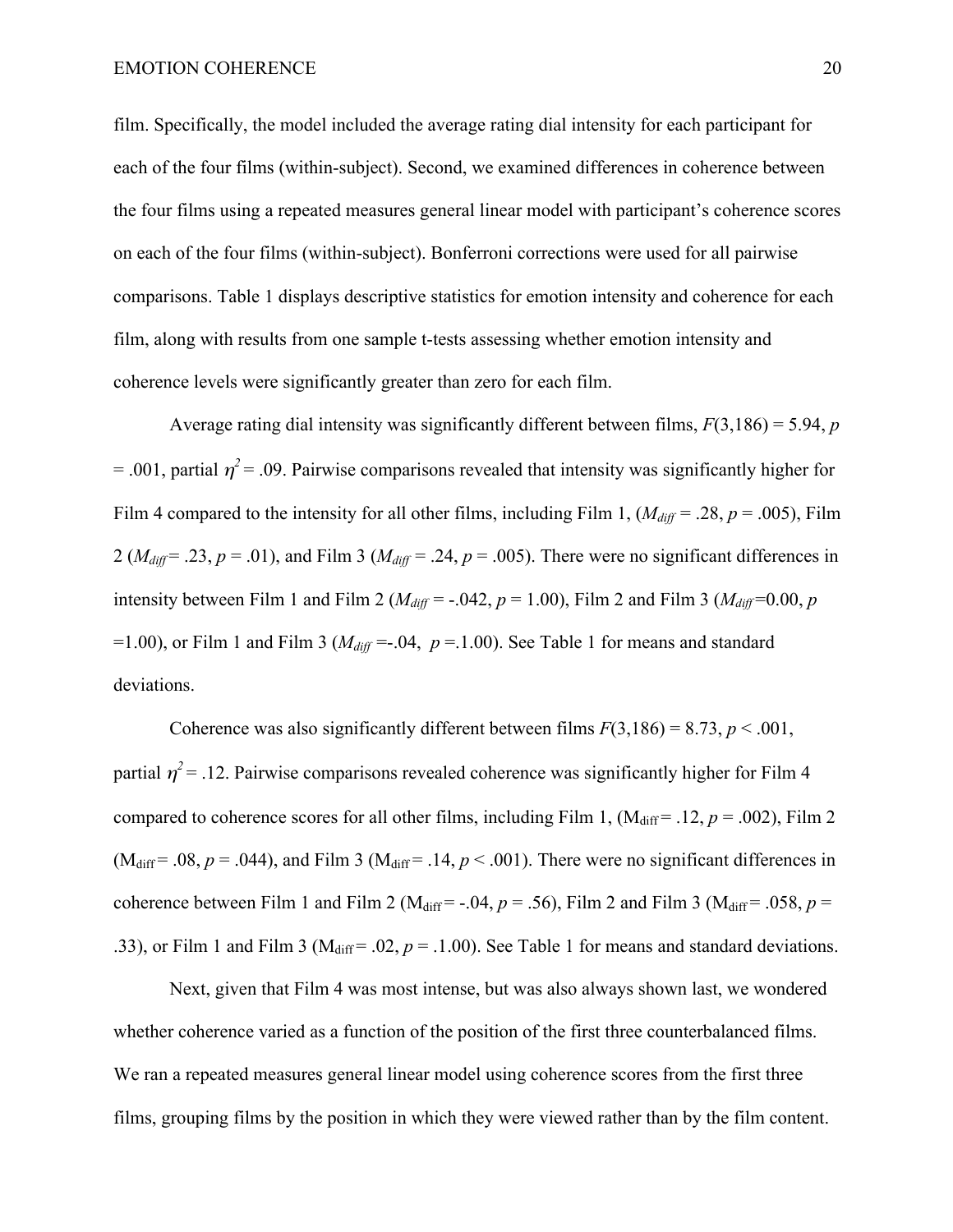Coherence did not differ significantly between films,  $F(2,124) = .79$ ,  $p = .46$ , partial  $\eta^2 = .01$ , suggesting that coherence in the first three films did not vary as a function of the position in which films are presented.<sup>2</sup>

## **Emotion regulation.**

 

*Expressive suppression.* To test the association between expressive suppression and emotion coherence, we used linear regression with expressive suppression as the predictor variable and coherence as the dependent variable. We then added participant's group (controls, dancers, & meditators) to the model, and lastly we added age and gender as covariates. Participants' who reported greater tendencies for expressive suppression had significantly lower levels of coherence,  $\beta$  = -.34,  $t(61)$  = -2.79,  $p = .007$ , even after adjusting for body awareness group,  $\beta$  = -.33,  $t(59)$  = -2.69,  $p = .009$ , and after adding age and gender into the model (in addition to body awareness group),  $\beta = -.33$ ,  $t(57) = -2.65$ ,  $p = .010$ .

*Cognitive reappraisal.* To test the association between reappraisal and emotion coherence, we used linear regression with cognitive reappraisal as the predictor variable and coherence as the dependent variable. We then added participant's group (controls, dancers,  $\&$ meditators) to the model, and lastly we added age and gender as covariates. We did not find associations between cognitive reappraisal and coherence,  $\beta$  = -.08,  $t(61)$  = -.64,  $p = .53$ , even after adjusting for body awareness group,  $\beta$  = -.07,  $t(59)$  = -.58,  $p$  = .56, and after adding age and gender into the model (in addition to body awareness group),  $\beta$  = -.10,  $t(57)$  = -.74,  $p = .46$ . **Additional Analyses**

#### <sup>2</sup> The link between intensity and coherence in our study is not statistically tautological. One of the two time-series used to derive coherence (emotional intensity) is averaged, and then compared with coherence scores. Mathematically, the average level of one time-series does not alter the cross-correlation between the two time-series that we use to generate a coherence score. For example, if we took an individual's emotional intensity time-series, and added 1 to every value, this would increase the average emotional intensity, but the coherence score would be exactly the same.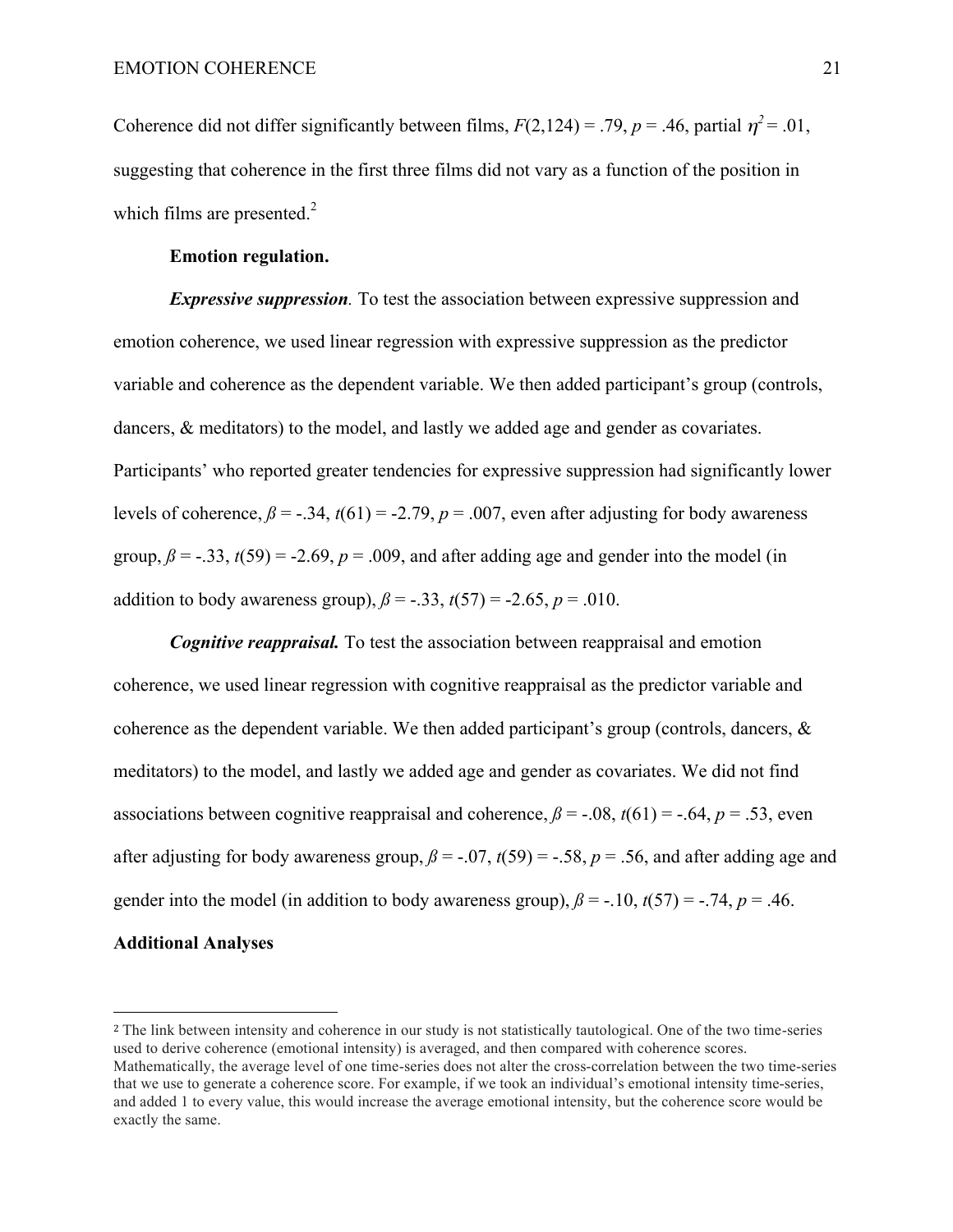Given the theoretical assumption that coherence is strongest during intense emotion (i.e., individual differences in coherence may be best captured when emotion intensity is high), and the finding that Film 4 induced the highest intensity emotion and highest coherence, it is possible that Film 4 serves as the best measure of individual differences in emotion coherence. As such, we re-ran all analyses only using coherence from Film 4. The relationship between well-being and coherence increased in magnitude when using only the fourth film,  $\beta$  = .34,  $t(61)$  = 2.82,  $p$  = .007, and was significant for each of the well-being measures independently (including life satisfaction,  $\beta = .26$ ,  $t(61) = 2.08$ ,  $p = .041$ , depressive symptoms,  $\beta = -.29$ ,  $t(61) = -2.33$ ,  $p =$ .023, and anxiety,  $\beta$  = -.31,  $t(61)$  = -2.57,  $p = .013$ ). Relationships were also consistent (compared to the four film composite) between coherence in the fourth film and suppression,  $\beta$  = -.25,  $t(61) = -1.99$ ,  $p = .052$ , and reappraisal,  $\beta = -.18$ ,  $t(61) = -1.40$ ,  $p = .168$ . The full models (including body awareness group, age, and gender) for the fourth film are presented in the Supplemental Content.

In addition, we examined interactions between body awareness group and coherence in the prediction of all variables of interest including suppression, reappraisal, and well-being. Body awareness group did not moderate any of these effects (all p's >.20; see supplemental content for full details). We also examined coherence and coherence-well-being correlations for each of the physiological channels independently (including IBI, EPT, SCL, FPT, FPA, SBP, DBP, and MAP). Coherence scores for each of the physiological channels were generally positively correlated, and the direction of effects on well-being were similar across channels. Effect sizes ranged from .01 to .29, and suggested that associations between coherence and wellbeing may be strongest for measures that reflect sympathetic nervous system activity (e.g., skin conductance; see Supplemental Table 7).

### **Discussion**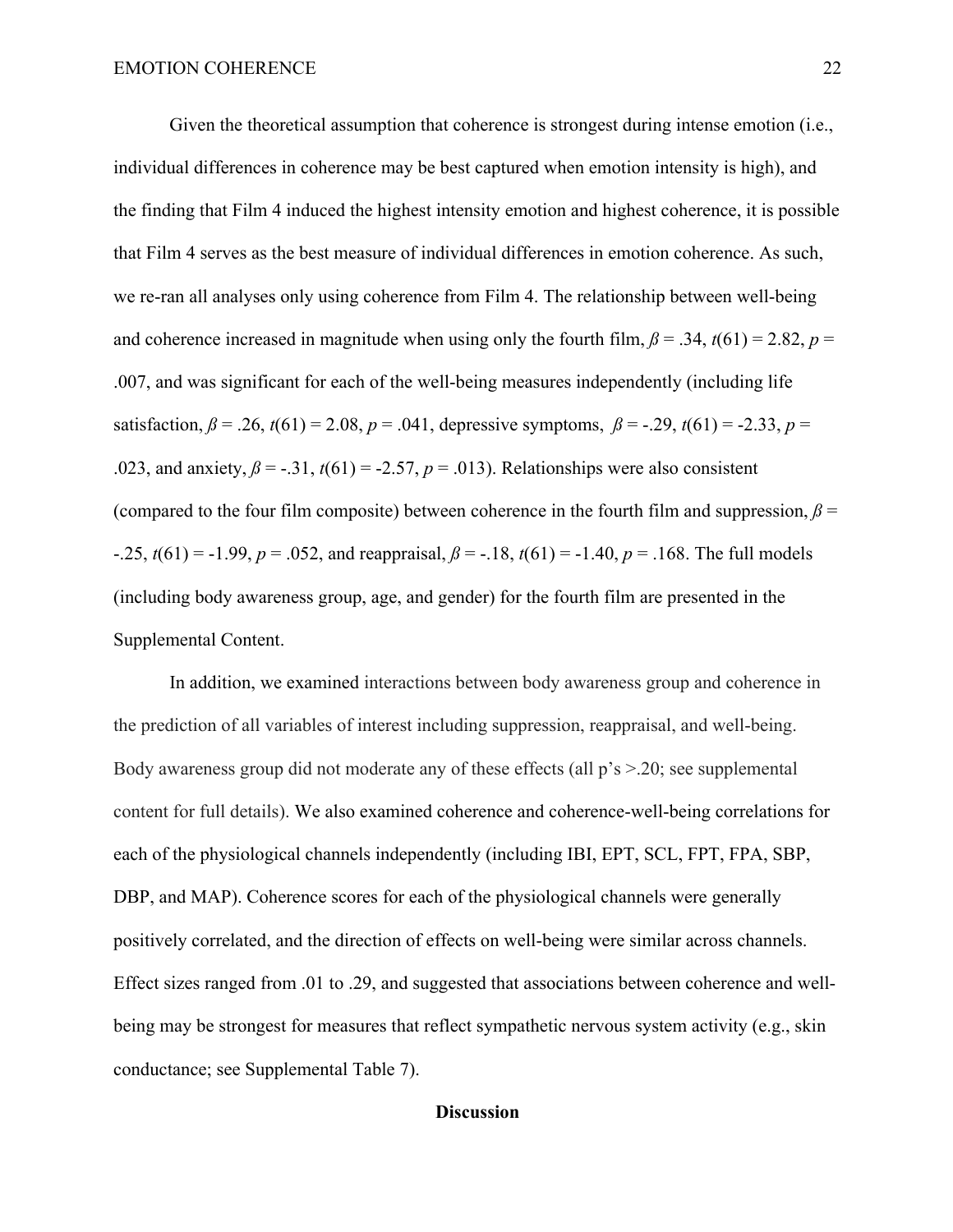In this study, we examined a hypothesis stemming from the long-standing, but largely untested, theoretical assertion that higher levels of emotion coherence are associated with greater well-being. In a community sample, we found that individuals with greater coherence between physiology and subjective experience had greater psychological well-being. In addition, we examined factors hypothesized to predict coherence. Specifically, we examined whether coherence was stronger when individual's perceived the stimuli to be more emotionally intense, and we examined how tendencies towards greater expressive suppression and cognitive reappraisal are associated with coherence levels. We found that coherence was higher during stimuli perceived as more (vs. less) emotionally intense. Greater expressive suppression was associated with lower levels of coherence, however, we did not find a significant association between cognitive reappraisal and coherence.

#### **Emotion Coherence and Well-being**

Finding that greater well-being was associated with greater coherence between subjective experience and physiology, even after adjusting for level of body awareness training, age, and gender, has important theoretical implications. The finding lends support to a crucial empirical prediction derived from functionalist and evolutionary theories of emotion (Ekman, 1977, 1992; Lazarus, 1991; Levenson, 1994; Plutchik, 1980; Tomkins, 1962)—specifically, that emotion coherence is advantageous. Consistent with these theories, greater experience-physiology coherence may be associated with greater subjective well-being because individuals with greater coherence respond more effectively to emotional challenges. Of course, because the current data are cross-sectional, we cannot be sure of the direction of the relationship between well-being and experience-physiology coherence. It is possible that greater coherence leads to greater well-being or vice-versa (or that the coherence and well-being simply co-occur in a non-causal manner). It is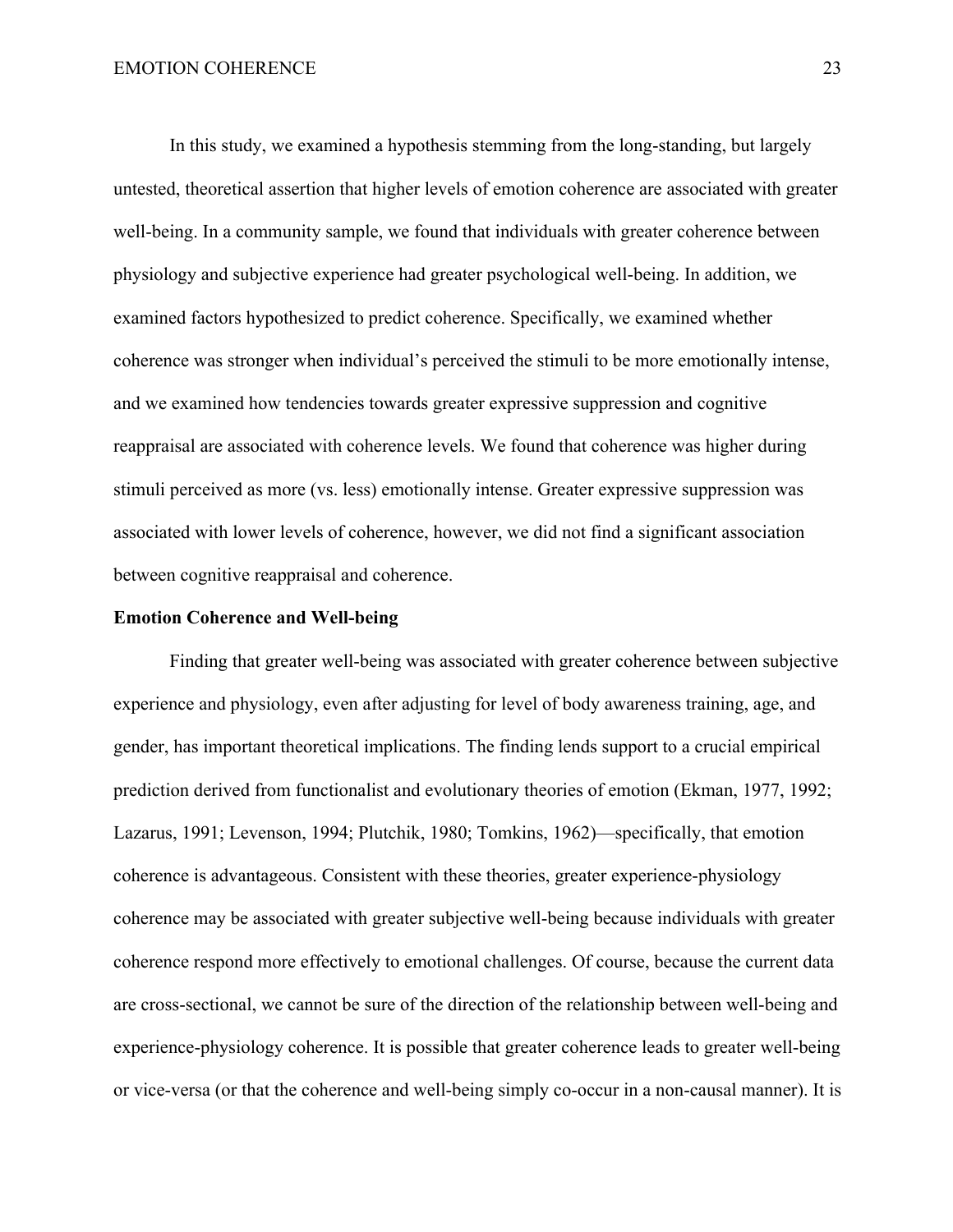#### EMOTION COHERENCE 24

worth noting that the association between coherence and life-satisfaction crossed the significance threshold, whereas the associations between coherence and depression and anxiety were only marginally significant. When we compared the strength of these correlations, the strength of the correlation between life satisfaction and coherence was not significantly different from that of depressive symptoms and coherence or that of anxiety and coherence (See Supplemental Content). Importantly, our sample was generally in good mental health, with no participants meeting clinical cutoff scores for moderate or severe depression. The associations between coherence and mental health symptoms may be stronger in samples that include individuals with greater variability in mental health problems.

If these findings replicate, they likely have practical implications. Interventions aimed at increasing coherent responses across different emotion response systems may result in heightened well-being (McCraty & Zayas, 2014) or vice versa. Interestingly, the modulation of subjective correlates of physiological responding is a component of some existing therapeutic approaches (Craske, Rowe, Lewin, & Noriega-Dimitri, 1997; Haase et al., 2016). Our findings highlight increased emotion coherence as a potential mechanism underpinning the effectiveness of such approaches. Importantly, more research is needed to determine whether coherence leads to effective responses to environmental demands, and in what situational and emotional contexts coherence leads to effective responses to environmental demands. In the current study, we measured coherence in a context where participants viewed film stimuli while sitting by themselves because we wanted to capture coherence in a context where participants did not feel external pressure to regulate their emotional experiences. However, in a context where suppressing emotion would be beneficial (e.g., needing to suppress anger towards a boss), a lack of coherence may be beneficial for one's well-being. Future research would benefit from measuring coherence in multiple situational and emotional contexts (e.g., social versus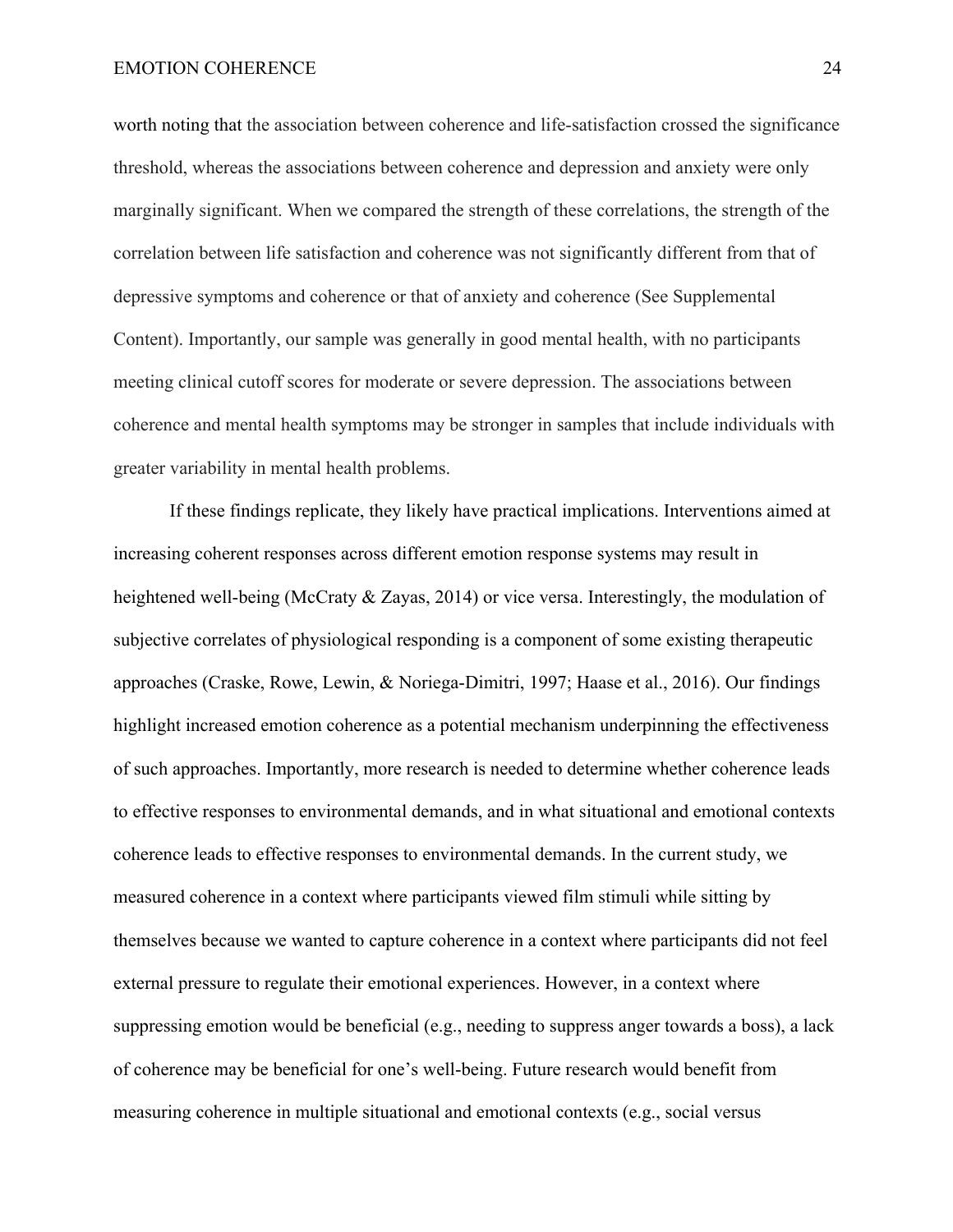nonsocial, positive versus negative, metabolically demanding versus passive tasks), and comparing the implications of coherence for well-being across these contexts.

#### **Factors Hypothesized to be Associated with Coherence**

**Emotional intensity.** Coherence may be higher when an individual is presented with more emotionally evocative stimuli. Although this study was not designed primarily to test this hypothesis, elements in the design allowed us to begin to explore this question. The present study used one very intense emotional film clip in addition to three moderately intense film clips. Results indicated that the film clip chosen to induce high intensity emotion indeed evoked the highest emotional intensity, and also evoked the strongest coherence compared to other films, suggesting that more intense emotional stimuli produce greater emotion coherence. However, in an attempt to avoid carryover effects, this highly intense film was also always shown last; thus, the order of the films was confounded with their intensity. To determine if coherence increased on later trials, we examined coherence for the first three films (which were counterbalanced in order) and found no evidence that films shown later induced greater coherence. Clearly, more research is needed to tease apart the relationship between intensity of emotional experience and level of coherence fully. Nonetheless, the aforementioned association between intensity of emotional stimuli and level of emotion coherence supports theoretical accounts of coherence that suggest an individual's level of coherence should be higher during more intense emotions (Mauss et al., 2005; Rosenberg & Ekman, 1994; Schaefer et al., 2014).

**Emotion regulation.** Some forms of emotion regulation may *decrease* coherence. Past research suggests that intentionally suppressing emotional expressions or physiological reactions or reappraising ones emotions may reduce coherence between physiological and experiential response systems (Dan-Glauser & Gross, 2013; Butler et al., 2014). Nonetheless, it remains an open question as to whether habitual tendencies to suppress or reappraise emotions relate to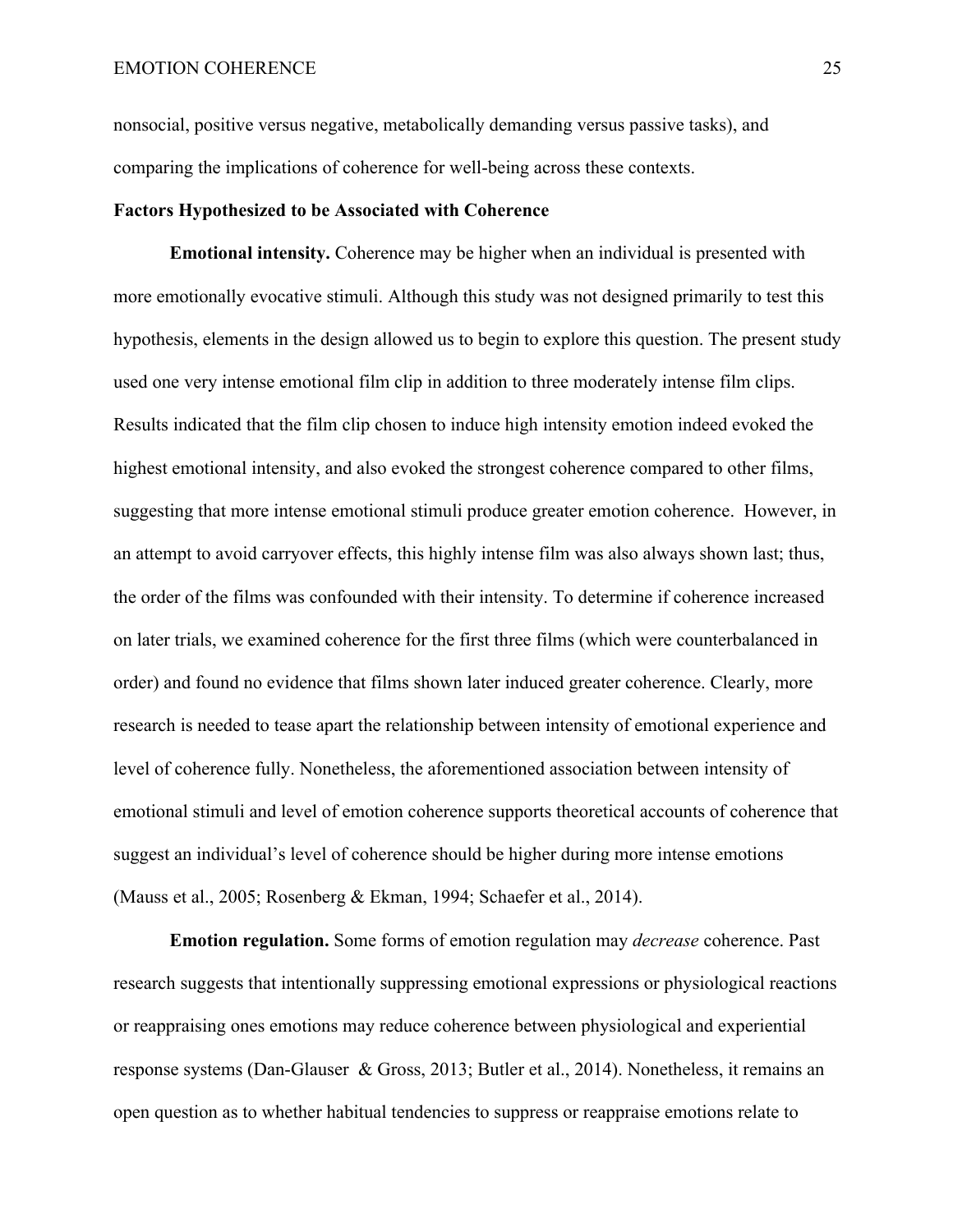#### EMOTION COHERENCE 26

individual differences in coherence. The present findings suggest that greater tendencies to suppress emotion were associated with lower coherence between physiology and experience, whereas tendencies to reappraise emotion were not associated with the magnitude of coherence. Suppression and reappraisal are thought to influence emotion at different times in the emotional response. Reappraisal is considered an antecedent focused regulatory strategy, altering the appraisal of the emotion before the emotional response is triggered, whereas suppression is considered response focused, inhibiting the emotional response after the emotion has been triggered (Gross, 1998). It is interesting to consider whether the link between coherence and suppression is specific to suppression, or whether it applies to any response-focused emotion regulation strategy aimed at inhibiting a particular response system. We suspect other emotion regulatory styles that similarly disrupt emotion responses will also be associated with lower coherence.

#### **Limitations and Future Directions**

While the present investigation proposes directional hypotheses (i.e., well-being is an outcome of coherence, whereas suppression precedes coherence) based on emotion theory; due to the correlational nature of the study, we cannot answer questions concerning directionality or causality (e.g., greater coherence could produce greater well-being or vice versa). Future research could improve upon this methodology by employing experimental or longitudinal designs to understand the directionality and temporal sequencing of these effects. Future research should also examine whether individual differences in coherence in response to film clips generalize to real-world emotional experiences. In addition, although our self-report measures of well-being are well-validated for capturing the underlying constructs of anxiety, depression, and life satisfaction (Diener et al., 1985; Beck et al., 1996; Spielberg et al., 1983; Gross and John, 2003; Salovey et al., 1995), our study lacked objective measures of other indices of well-being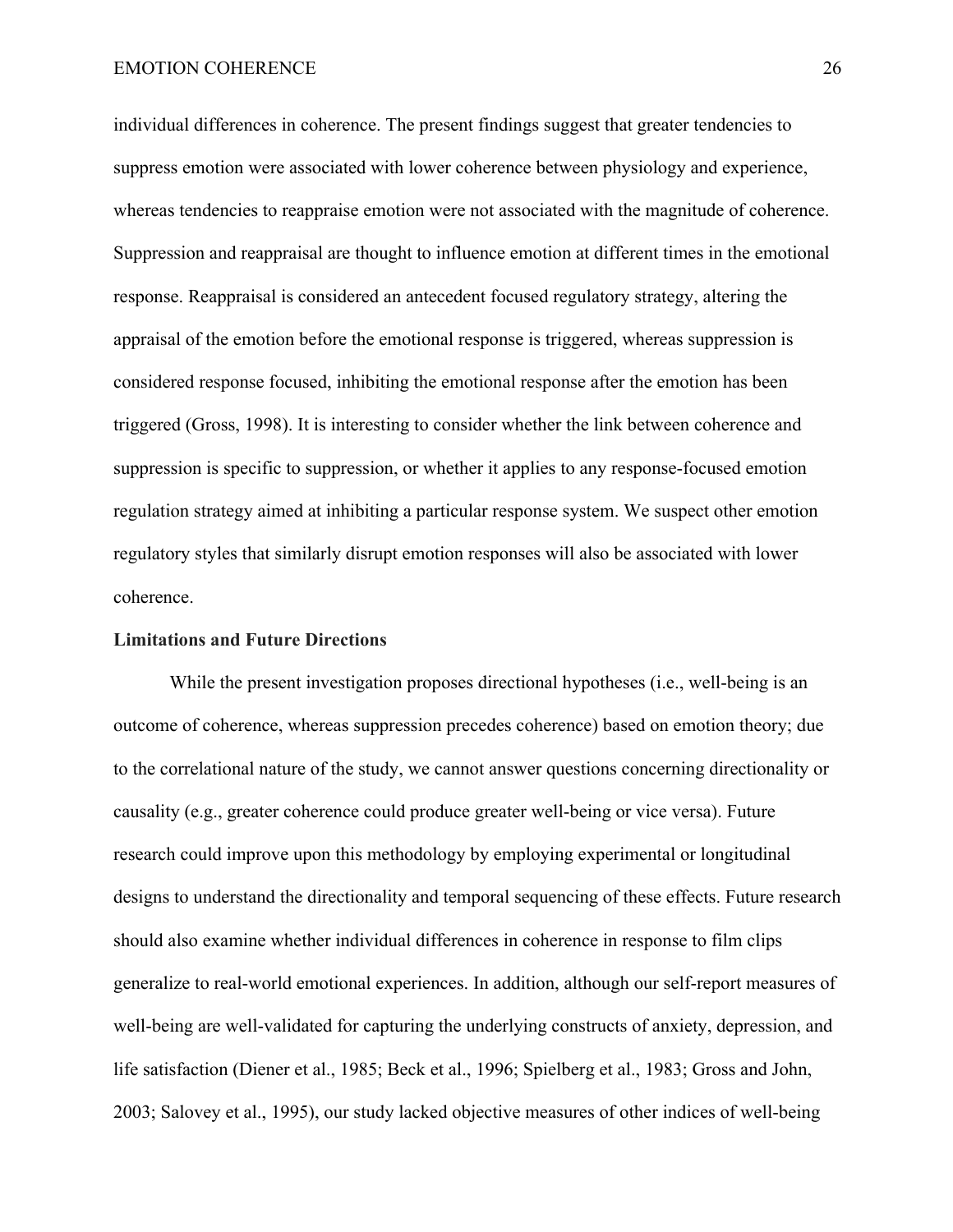#### EMOTION COHERENCE 27

such as goal attainment. In addition, although our research suggests that coherence is associated with well-being, thereby providing some support for the idea that coherence is advantageous, the current study design did not allow us to test the mechanisms that link coherence to well-being (e.g., effective or advantageous responses to environmental challenges).

The current study focused on emotional experience and physiology and did not assess expressive emotional behavior (e.g., facial expressions). Past research has shown associations between well-being and the coherence between emotional experience and expressive behavior using a methodology similar to ours (Mauss et al., 2011). In addition, theoretical accounts envision coherence as a feature of emotion that occurs across multiple emotion response domains. Future research should more fully examine coherence across multiple response domains including facial expressive behavior. Additionally, we did not account for an individual's ability to report their subjective experience 'accurately'. The rating dial used in the current design does not allow for assessing mixed emotional states, which could potentially limit the similarity of participant's actual subjective experience and what they can report, thereby constraining the level of coherence found between subjective experience and physiology. Moreover, we cannot disentangle emotion intensity from emotional arousal using the current methodology, or the direction of influences between physiology and subjective experience. Future research should employ varied measures of subjective experience and additional methods for measuring coherence to assess the propagation and integration of physiological activation and conscious emotional experience.

#### **Conclusions**

Our study presents some of the first evidence that coherence between physiology and subjective experience is associated with positive outcomes—namely, greater well-being—and that the magnitude of response coherence is associated with perceived stimulus intensity and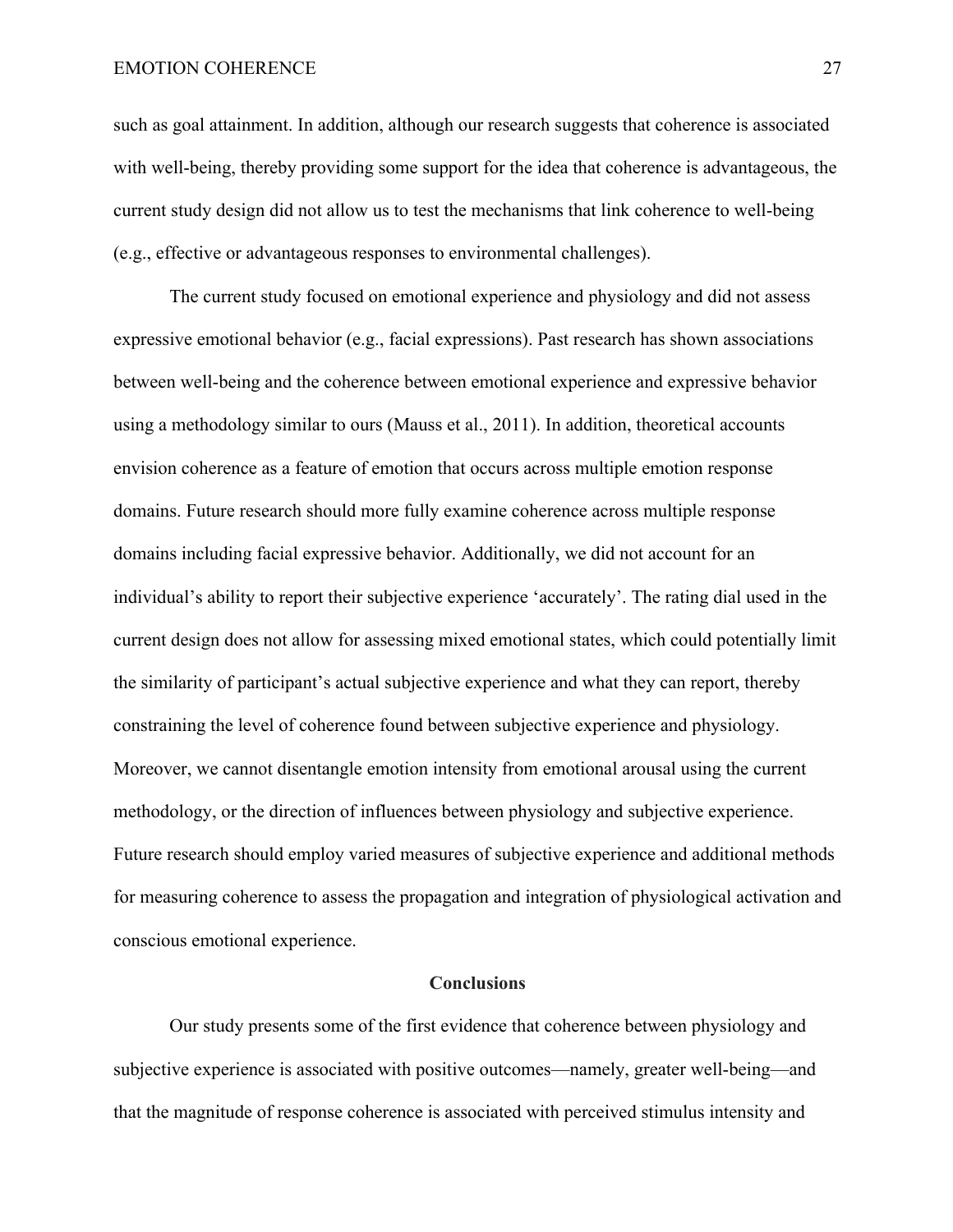individual differences in emotion regulation. The present findings are consistent with the view advanced in several theories that coherence across response systems is greater during more intense emotional stimuli. Findings also highlight the value of a measuring coherence withinindividuals over time, an approach that most closely mirrors theoretical accounts. While our findings illuminate a number of longstanding issues concerning the nature of emotion coherence, more research is needed to understand the mechanisms by which coherent emotions are related to functional outcomes such as greater well-being.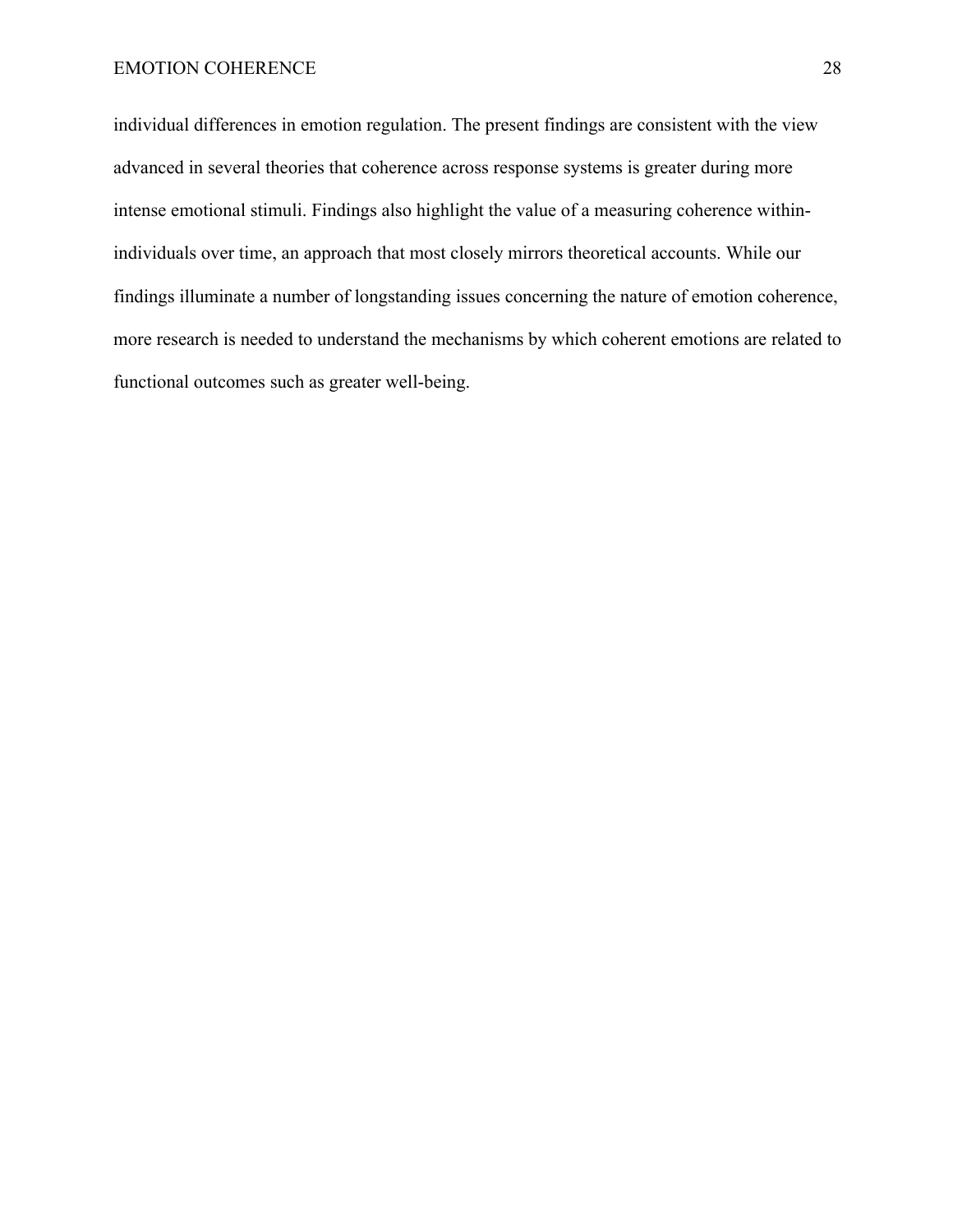#### **References**

- Bach, D. R., Flandin, G., Friston, K. J., & Dolan, R. J. (2010). Modelling event-related skin conductance responses. *International Journal of Psychophysiology*, *75*(3), 349–356. http://doi.org/10.1016/J.IJPSYCHO.2010.01.005
- Barrett, L. F. (2006). Are emotions natural kinds? *Perspectives on Psychological Science*. Sage Publications, Inc.Association for Psychological Science. http://doi.org/10.2307/40184196
- Beck, A. T., Steer, R. A., & Brown, G. K. (1996). *Beck depression inventory-II (BDI-II)*. San Antonio, Texas: Psychological Corporation.
- Blascovich, J., Mendes, W. B., Hunter, S. B., & Salomon, K. (1999). Social "facilitation" as challenge and threat. *Journal of Personality and Social Psychology*, *77*(1), 68–77. http://doi.org/10.1037/0022-3514.77.1.68
- Bonanno, G., & Keltner, D. (2004). The coherence of emotion systems: Comparing "on-line" measures of appraisal and facial expressions, and self-report. *Cognition & Emotion*, *18*(3), 431–444. http://doi.org/10.1080/02699930341000149
- Bradley, M. M., & Lang, P. J. (2000). Emotion and motivation. In J. T. Cacioppo, L. G. Tassinary, & G. G. Bernston (Eds.), *Handbook of Psychophysiology* (2nd ed., pp. 602–642). Cambridge University Press.
- Bradley, M. M., & Lang, P. J. (2000). Measuring emotion: Behavior, feeling, physiolgy. In R. D. Lane & L. Nadel (Eds.), *Cognitive Neuroscience of Emotion* (pp. 242–276). New York: Oxford University Press.
- Bulteel, K., Ceulemans, E., Thompson, R. J., Waugh, C. E., Gotlib, I. H., Tuerlinckx, F., & Kuppens, P. (2014). DeCon: A tool to detect emotional concordance in multivariate time series data of emotional responding. *Biological Psychology*, *98*(1), 29–42. http://doi.org/10.1016/j.biopsycho.2013.10.011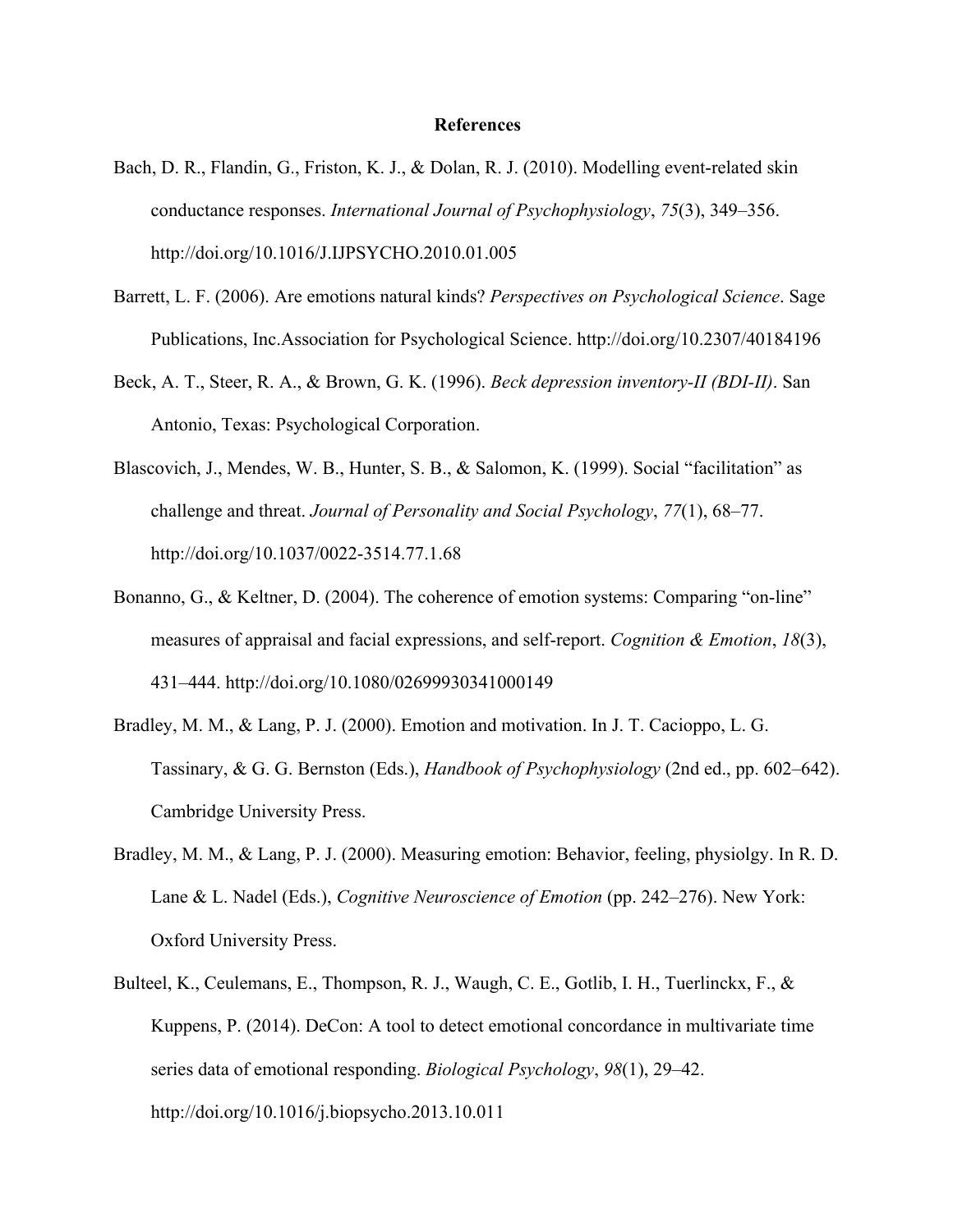- Butler, E. A., Gross, J. J., & Barnard, K. (2014). Testing the effects of suppression and reappraisal on emotional concordance using a multivariate multilevel model. *Biological Psychology*, *98*(1), 6–18. http://doi.org/10.1016/j.biopsycho.2013.09.003
- Cacioppo, J., Berntson, G., Larsen, J., Poehlmann, K., & Ito, T. (2000). The psychophysiology of emotion. In *Handbook of Emotions* (2nd ed., pp. 173–191).
- Coan, J. A. (2010). Emergent ghosts of the emotion machine. *Emotion Review*, *2*(3), 274–285. http://doi.org/10.1177/1754073910361978
- Craig, A. D. (2002). How do you feel? Interoception: the sense of the physiological condition of the body. *Nature Reviews Neuroscience*, *3*(8), 655–666. http://doi.org/10.1038/nrn894
- Craske, M. G., Rowe, M., Lewin, M., & Noriega-Dimitri, R. (1997). Interoceptive exposure versus breathing retraining within cognitive-behavioural therapy for panic disorder with agoraphobia1. *British Journal of Clinical Psychology*, *36*(1), 85–99. http://doi.org/10.1111/j.2044-8260.1997.tb01233.x
- Dan-Glauser, E. S., & Gross, J. J. (2013). Emotion regulation and emotion coherence: evidence for strategy-specific effects. *Emotion (Washington, D.C.)*, *13*(5), 832–42. http://doi.org/10.1037/a0032672
- Darwin, C. (1872). *The descent of man, and selection in relation to sex* (Vol. 2). New York: D. Appleton & Company.

Davidson, R. J. (1992). Prolegomenon to the structure of emotion: Gleanings from neuropsychology. *Cognition and Emotion*, *6*(3–4), 245–268. http://doi.org/10.1080/02699939208411071

Diener, E., Emmons, R. A., Larsen, R. J., & Griffin, S. (1985). The satisfaction with life scale. *Journal of Personality Assessment*, *49*(1), 71–75. http://doi.org/10.1207/s15327752jpa4901\_13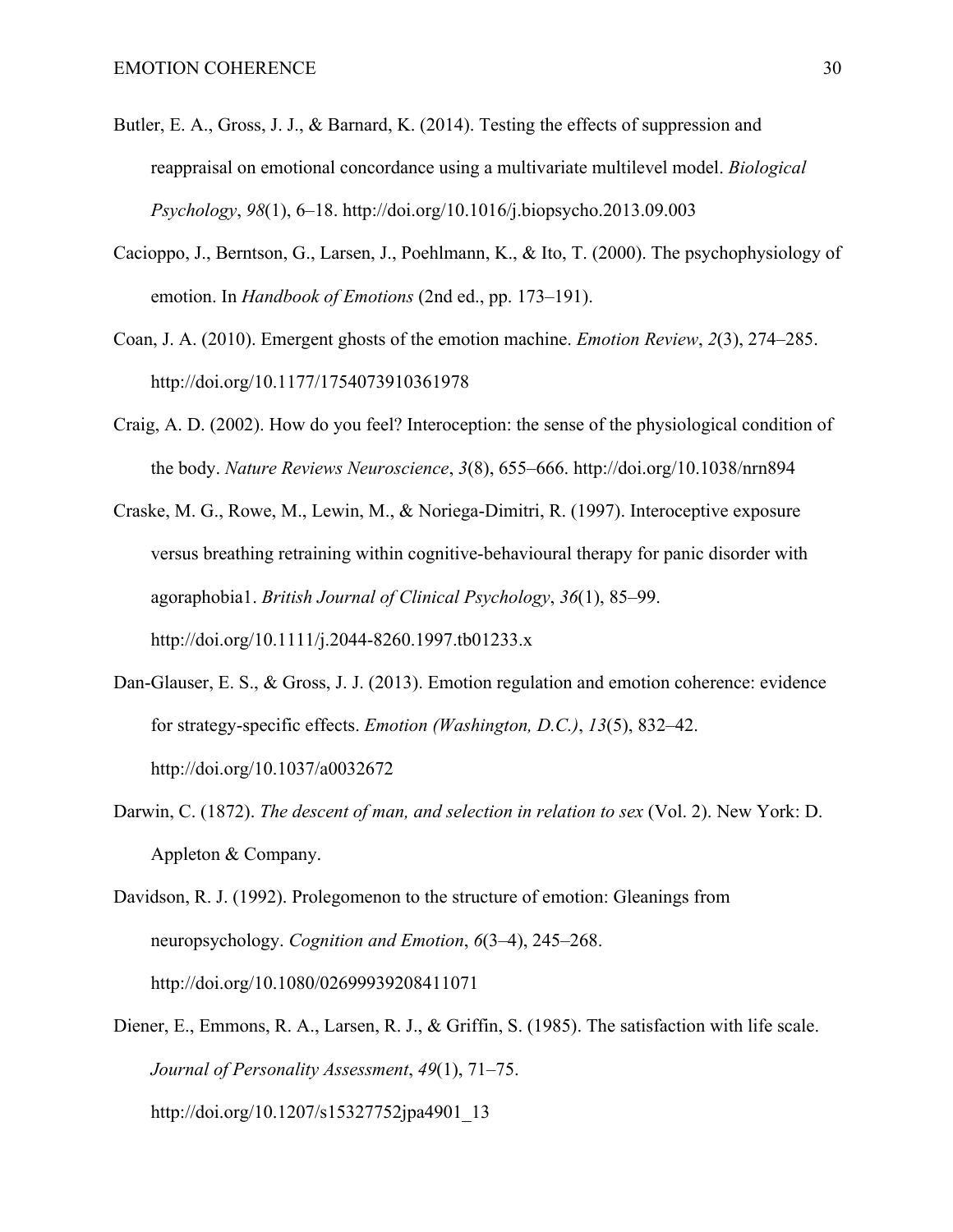- Dunn, B. D., Galton, H. C., Morgan, R., Evans, D., Oliver, C., Meyer, M., … Dalgleish, T. (2010). Listening to your heart. *Psychological Science*, *21*(12), 1835–1844. http://doi.org/10.1177/0956797610389191
- Ekman, P. (1977). Biological and cultural contribution to body and facial movement. In J. Blacking (Ed.), *Anthropology of the Body* (1st ed., pp. 39–84). New York: Academic Press.
- Ekman, P. (1992). An argument for basic emotions. *Cognition and Emotion*, *6*(3–4), 169–200. http://doi.org/10.1080/02699939208411068
- Ekman, P., Freisen, W. V., & Ancoli, S. (1980). Facial signs of emotional experience. *Journal of Personality and Social Psychology*, *39*(6), 1125–1134. http://doi.org/10.1037/h0077722
- Gross, J. J. (1998). Antecedent-and Response-Focused Emotion Regulation: Divergent Consequences for Experience, Expression, and Physiology. *Journal of Personality and Social Psychology*, *74*(1), 224–237.
- Gross, J. J., & John, O. P. (2003). Individual differences in two emotion regulation processes: implications for affect, relationships, and well-being. *Journal of Personality and Social Psychology*, *85*(2), 348–362. http://doi.org/10.1037/0022-3514.85.2.348
- Gross, J. J., & Levenson, R. W. (1993). Emotional suppression: Physiology, self-report, and expressive behavior. *Journal of Personality and Social Psychology*, *64*(6), 970–986. http://doi.org/10.1037/0022-3514.64.6.970
- Gross, J. J., & Levenson, R. W. (1997). Hiding feelings: The acute effects of inhibiting negative and positive emotion. *Journal of Abnormal Psychology*, *106*(1), 95–103. http://doi.org/10.1037/0021-843X.106.1.95
- Haase, L., Thom, N. J., Shukla, A., Davenport, P. W., Simmons, A. N., Stanley, E. A., … Johnson, D. C. (2016). Mindfulness-based training attenuates insula response to an aversive interoceptive challenge. *Social Cognitive and Affective Neuroscience*, *11*(1), 182–190.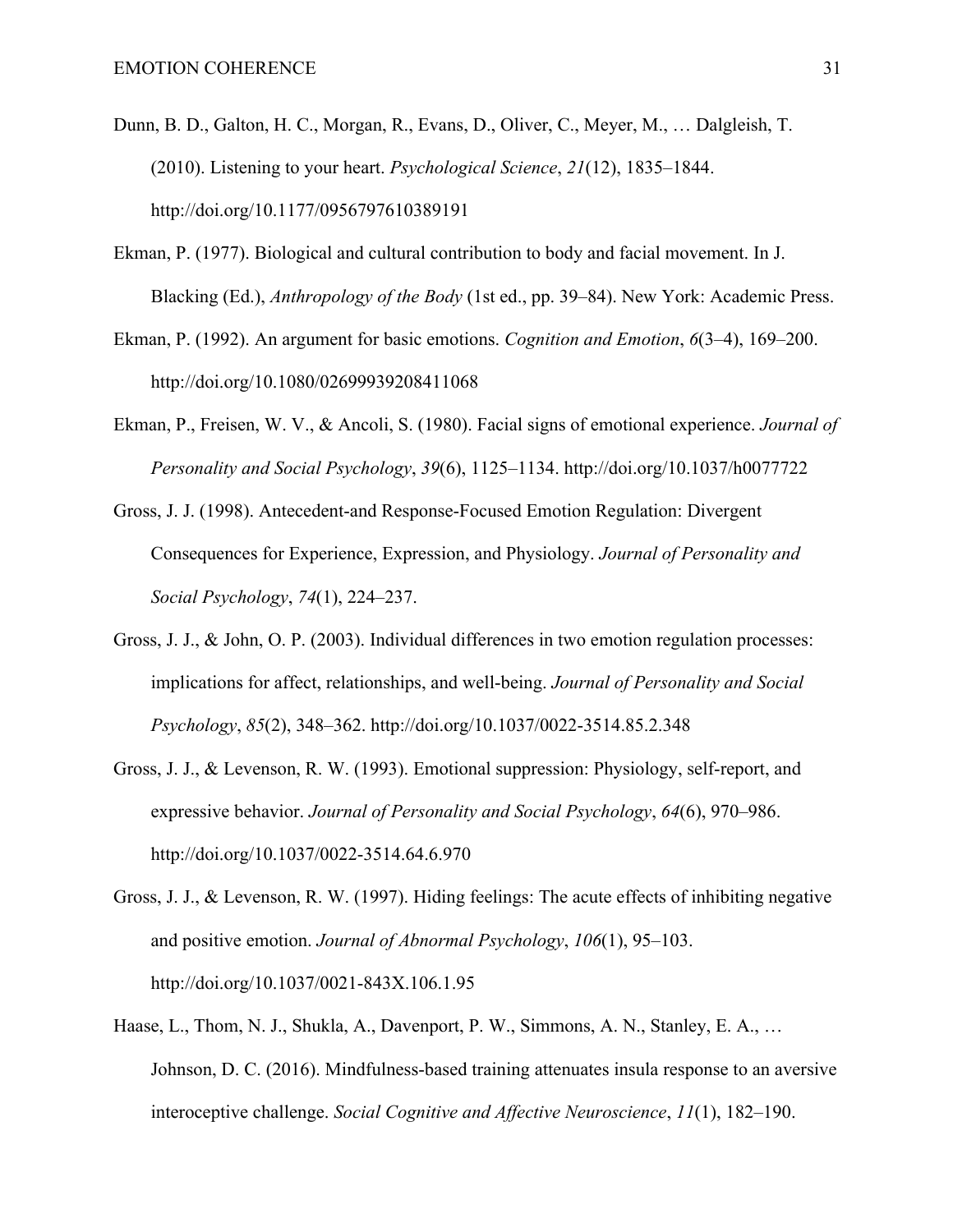http://doi.org/10.1093/scan/nsu042

- Hastings, P. D., Nuselovici, J. N., Klimes-Dougan, B., Kendziora, K. T., Usher, B. a., Ho, M. H. R., & Zahn-Waxler, C. (2009). Dysregulated coherence of subjective and cardiac emotional activation in adolescents with internalizing and externalizing problems. *Journal of Child Psychology and Psychiatry and Allied Disciplines*, *50*, 1348–1356. http://doi.org/10.1111/j.1469-7610.2009.02159.x
- Hay, A. C., Sheppes, G., Gross, J. J., & Gruber, J. (2015). Choosing how to feel: Emotion regulation choice in bipolar disorder. *Emotion*, *15*(2), 139. http://doi.org/10.1037/emo0000024
- Herring, D. R., Burleson, M. H., Roberts, N. A., & Devine, M. J. (2011). Coherent with laughter: Subjective experience, behavior, and physiological responses during amusement and joy. *International Journal of Psychophysiology*, *79*(2), 211–218. http://doi.org/10.1016/J.IJPSYCHO.2010.10.007
- Izard, C. E. (2007). Basic emotions, natural kinds, emotion schemas, and a new paradigm. *Perspectives on Psychological Science*, *2*(3), 260–280. http://doi.org/10.1111/j.1745- 6916.2007.00044.x
- Kettunen, J., Ravaja, N., & Keltikangas-Järvinen, L. (2000). Smoothing facilitates the detection of coupled responses in psychophysiological time series. *Journal of Psychophysiology*, *14*(1), 1–10. http://doi.org/10.1027//0269-8803.14.1.1
- Kleck, R. E., Vaughan, R. C., Cartwright-Smith, J., Vaughan, K. B., Colby, C. Z., & Lanzetta, J. T. (1976). Effects of being observed on expressive, subjective, and physiological responses to painful stimuli. *Journal of Personality and Social Psychology*, *34*(6), 1211–1218. http://doi.org/10.1037/0022-3514.34.6.1211

Kring, A. M., & Neale, J. M. (1996). Do schizophrenic patients show a disjunctive relationship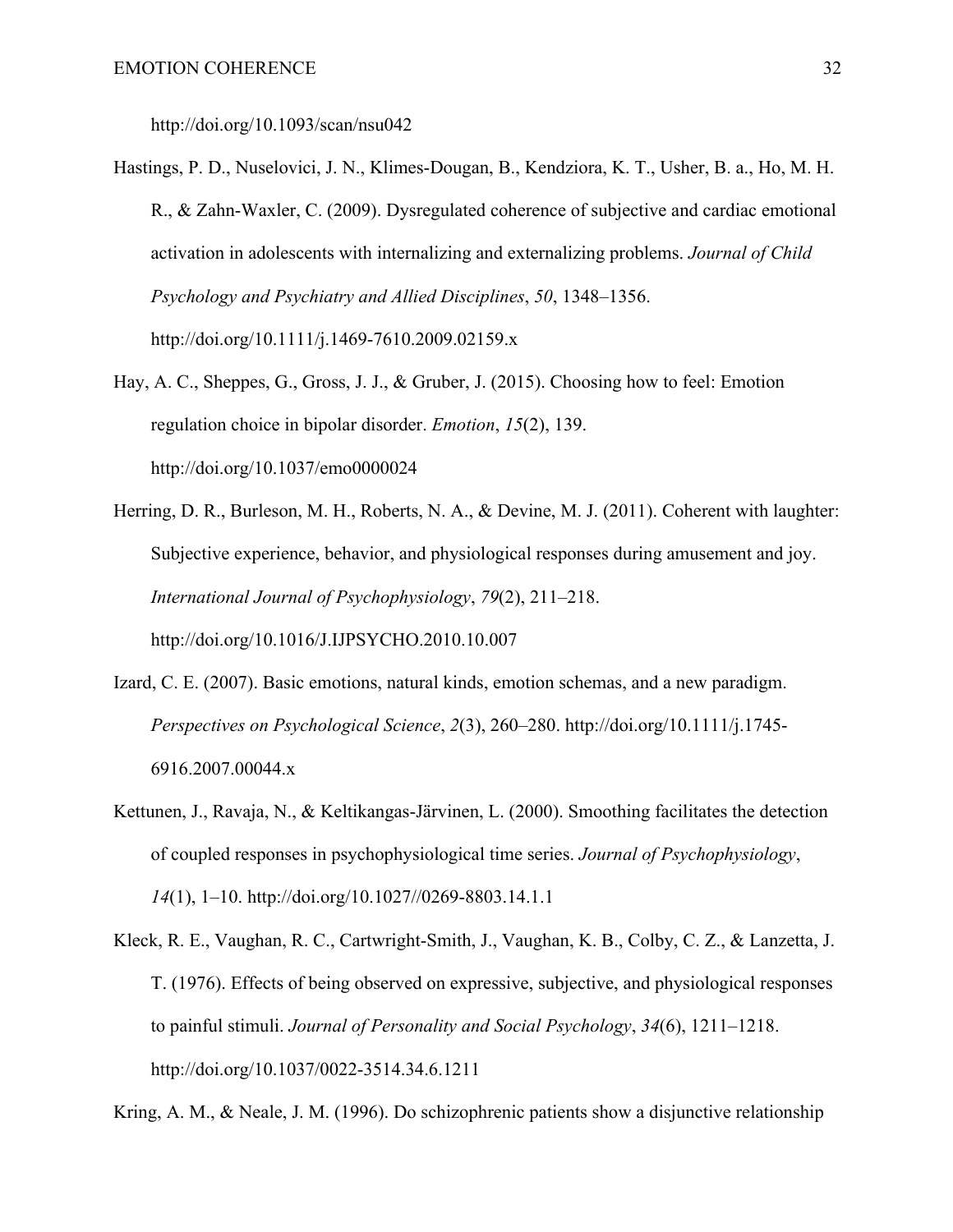among expressive, experiential, and psychophysiological components of emotion? *Journal of Abnormal Psychology*, *105*(2), 249–257. http://doi.org/10.1037/0021-843X.105.2.249

- Lacey, J. I., & Lacey, B. C. (1958). Verification and extension of the principle of autonomic response-stereotypy. *The American Journal of Psychology*, *71*(1), 50–73. http://doi.org/10.2307/1419197
- Lanteigne, D. M., Flynn, J. J., Eastabrook, J. M., & Hollenstein, T. (2014). Discordant patterns among emotional experience, arousal, and expression in adolescence: Relations with emotion regulation and internalizing problems. *Canadian Journal of Behavioural Science / Revue Canadienne Des Sciences Du Comportement*, *46*(1), 29–39. http://doi.org/10.1037/a0029968

Lazarus, R. S. (1991). *Emotion and adaptation*. New York: Oxford University Press.

- Levenson, R. W. (1994). Human emotion: A functional view. In P. Ekman & R. J. Davidson (Eds.), *The nature of emotion: Fundamental questions.* (pp. 123–126). Oxford, England: Oxford University Press.
- Levenson, R. W. (2003). Blood, sweat, and fears. *Annals of the New York Academy of Sciences*, *1000*(1), 348–366. http://doi.org/10.1196/annals.1280.016
- Levenson, R. W. (2014). The autonomic nervous system and emotion. *Emotion Review*, *6*(2), 100–112. http://doi.org/10.1177/1754073913512003
- Levenson, R. W., & Gottman, J. M. (1983). Marital interaction: Physiological linkage and affective exchange. *Journal of Personality and Social Psychology*, *45*(3), 587–597. http://doi.org/10.1037/0022-3514.45.3.587
- Levenson, R. W., Lwi, S. J., Brown, C. L., Ford, B. Q., Otero, M. C., & Verstaen, A. (2017). Emotion. In & G. G. B. J.T. Cacioppo, L.G. Tassinary (Ed.), *Handbook of Psychophysiology* (pp. 444–464). Cambridge University Press.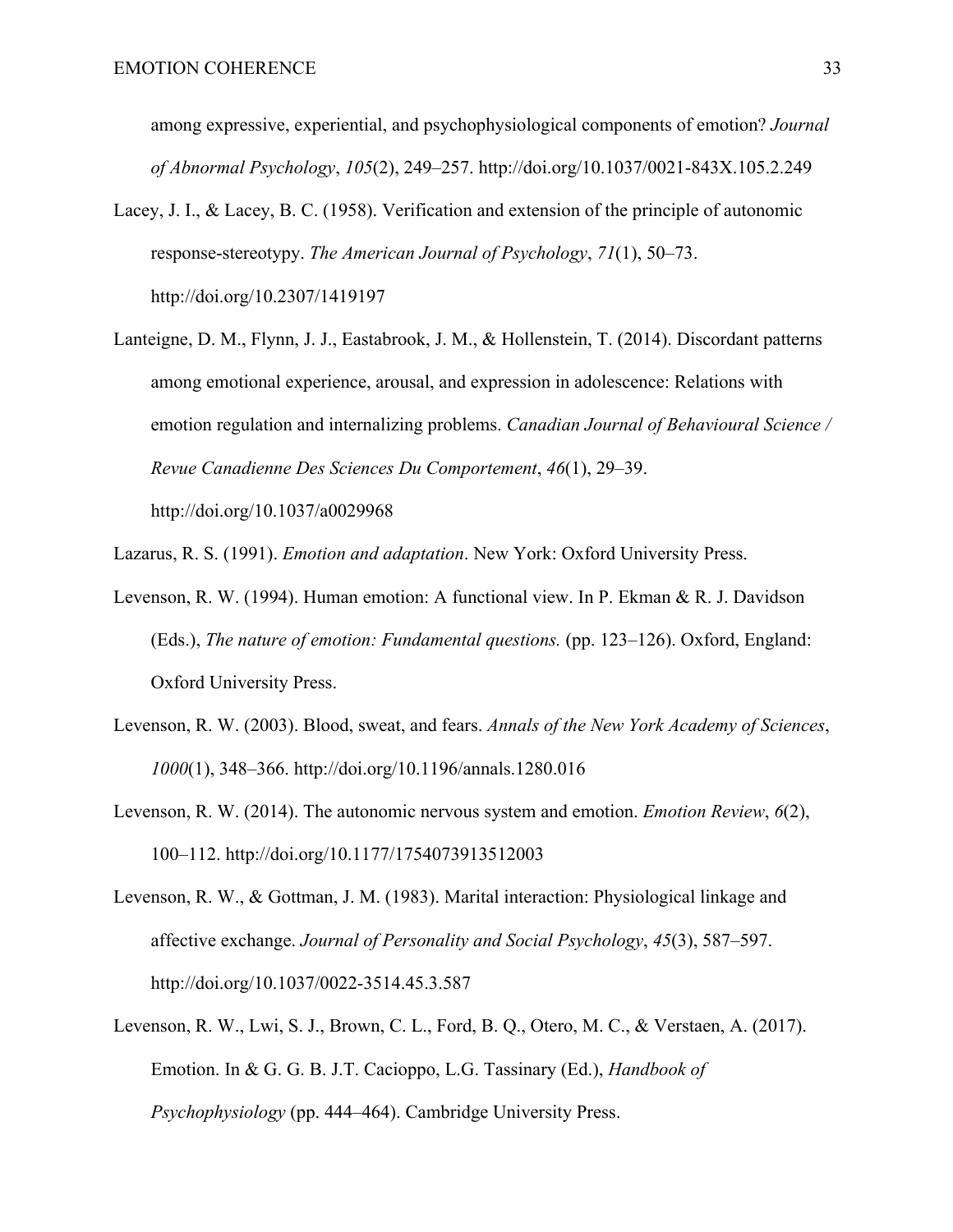http://doi.org/10.1017/9781107415782.020

- Lohani, M., Payne, B. R., & Isaacowitz, D. M. (2017). Emotional coherence in early and later adulthood during sadness reactivity and regulation. *Emotion*, *18*(6), 789–804. http://doi.org/10.1037/emo0000345
- Luhmann, M., Hofmann, W., Eid, M., & Lucas, R. E. (2012). Subjective well-being and adaptation to life events: A meta-analysis. *Journal of Personality and Social Psychology*, *102*(3), 592–615. http://doi.org/10.1037/a0025948
- Mauss, I. B., Levenson, R. W., McCarter, L., Wilhelm, F. H., & Gross, J. J. (2005). The tie that binds? Coherence among emotion experience, behavior, and physiology. *Emotion (Washington, D.C.)*, *5*(2), 175–190. http://doi.org/10.1037/1528-3542.5.2.175
- Mauss, I. B., Shallcross, A. J., Troy, A. S., John, O. P., Ferrer, E., Wilhelm, F. H., & Gross, J. J. (2011). Don't hide your happiness! Positive emotion dissociation, social connectedness, and psychological functioning. *Journal of Personality and Social Psychology*, *100*(4), 738–748. http://doi.org/10.1037/a0022410
- Mauss, I. B., Wilhelm, F. H., & Gross, J. J. (2004). Is there less to social anxiety than meets the eye? Emotion experience, expression, and bodily responding. *Cognition & Emotion*, *18*(5), 631–642. http://doi.org/10.1080/02699930341000112
- McCraty, R., & Zayas, M. A. (2014). Cardiac coherence, self-regulation, autonomic stability, and psychosocial well-being. *Frontiers in Psychology*, *5*, 1090. http://doi.org/10.3389/fpsyg.2014.01090
- McRae, K., Jacobs, S. E., Ray, R. D., John, O. P., & Gross, J. J. (2012). Individual differences in reappraisal ability: Links to reappraisal frequency, well-being, and cognitive control. *Journal of Research in Personality*, *46*(1), 2–7. http://doi.org/10.1016/j.jrp.2011.10.003

McVay, J. C., Kane, M. J., & Kwapil, T. R. (2009). Tracking the train of thought from the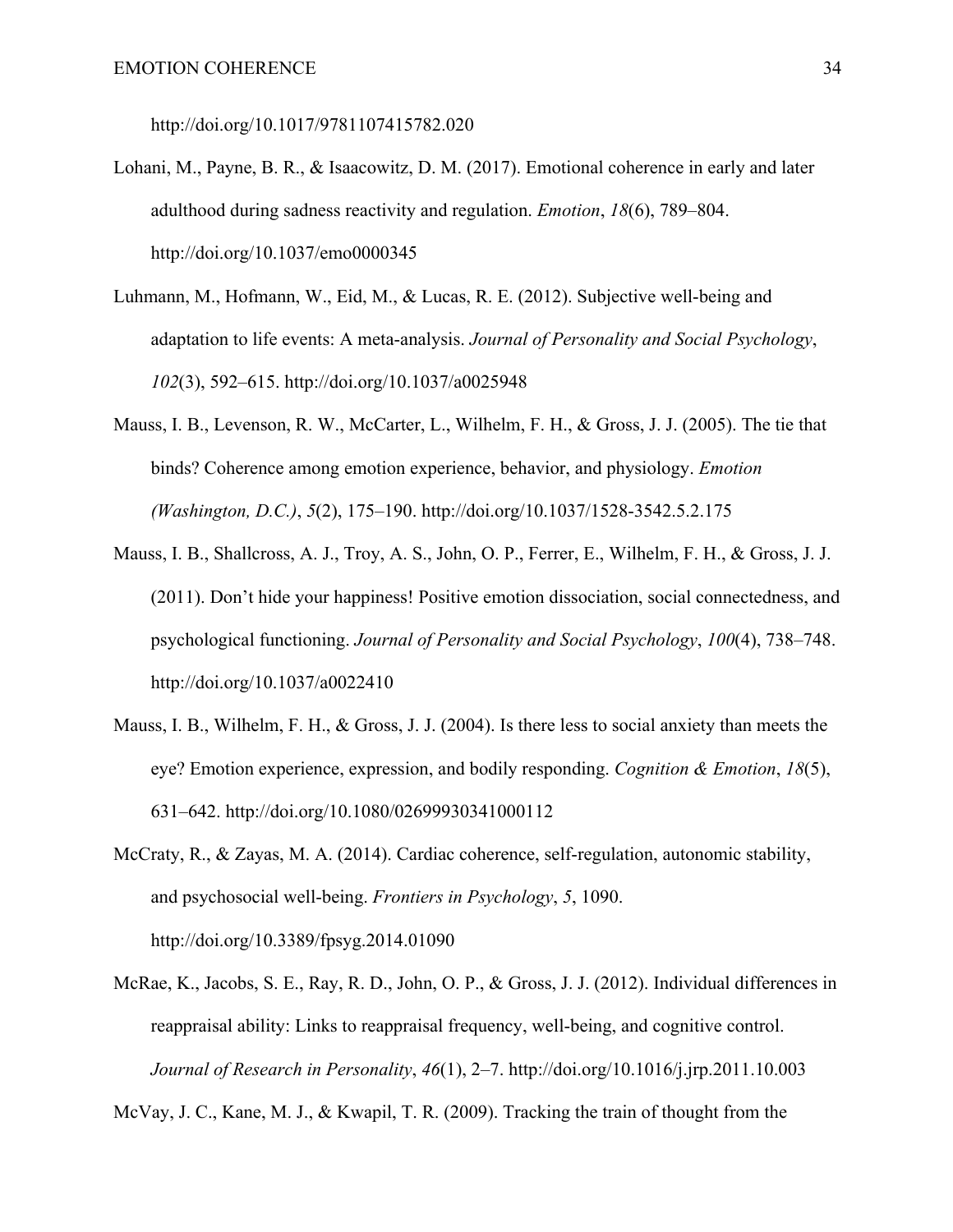laboratory into everyday life: An experience-sampling study of mind wandering across controlled and ecological contexts. *Psychonomic Bulletin & Review*, *16*(5), 857–863. http://doi.org/10.3758/PBR.16.5.857

- Nezlek, J. B., & Kuppens, P. (2008). Regulating Positive and Negative Emotions in Daily Life. *Journal of Personality*, *76*(3), 561–580. http://doi.org/10.1111/j.1467-6494.2008.00496.x
- Notarius, C. I., & Levenson, R. W. (1979). Expressive tendencies and physiological response to stress. *Journal of Personality and Social Psychology*, *37*(7), 1204–1210.
- Plutchik, R. (1980). A general psychoevolutionary theory of emotion. In R. Plutchik & H. Kellerman (Eds.), *Emotion: Theory, Research, and Experience* (1st ed., pp. 3–33). New York: Academic Press.
- Reisenzein, R., Studtmann, M., & Horstmann, G. (2013). Coherence between Emotion and Facial Expression: Evidence from Laboratory Experiments. *Emotion Review*, *5*(1), 16–23. http://doi.org/10.1177/1754073912457228
- Rosenberg, E. L., & Ekman, P. (1994). Coherence between expressive and experiential systems in emotion. *Cognition & Emotion*, *8*(3), 201–229. http://doi.org/10.1080/02699939408408938
- Russell, J. A. (2003). Core affect and the psychological construction of emotion. *Psychological Review*, *110*(1), 145–172. http://doi.org/10.1037/0033-295X.110.1.145
- Schaefer, H. S., Larson, C. L., Davidson, R. J., & Coan, J. A. (2014). Brain, body, and cognition: Neural, physiological and self-report correlates of phobic and normative fear. *Biological Psychology*, *98*, 59–69. http://doi.org/10.1016/J.BIOPSYCHO.2013.12.011
- Shiota, M. N., & Levenson, R. W. (2012). Turn down the volume or change the channel? Emotional effects of detached versus positive reappraisal. *Journal of Personality and Social Psychology*, *103*(3), 416–29. http://doi.org/10.1037/a0029208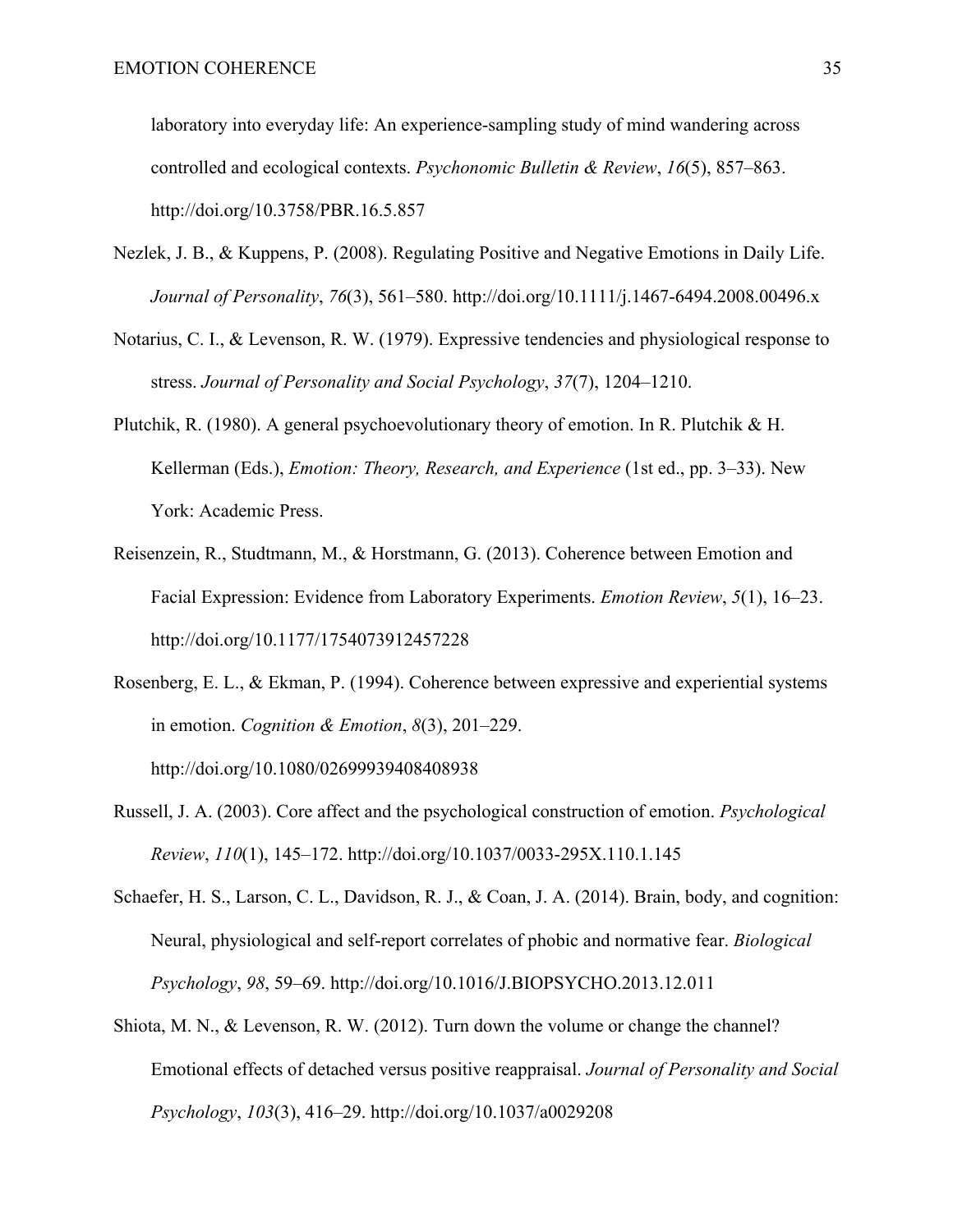- Siegel, E. H., Sands, M. K., Condon, P., Chang, Y., Dy, J., Quigley, K. S., & Feldman Barrett, L. (2018). Emotion fingerprints or emotion populations? A meta-analytic investigation of autonomic features of emotion categories. *Psychological Bulletin*, *144*(4), 343–393. http://doi.org/10.1037/bul0000128
- Spielberger, C. D., Gorsuch, R. L., Lushene, R., Vagg, P. R., & Jacobs, G. A. (1983). *State-trait anxiety inventory for adults*. Mind Garden.
- Sze, J. A., Gyurak, A., Yuan, J. W., & Levenson, R. W. (2010). Coherence between emotional experience and physiology: does body awareness training have an impact? *Emotion (Washington, D.C.)*, *10*(6), 803–814. http://doi.org/10.1037/a0020146
- Taylor, G. J., Bagby, R. M., & Patker, J. D. (1997). *Disorders of Affect Regulation: Alexithymia in Medical and Psychiatric Illness*. Cambride University Press.
- Tomkins, S. (1962). *Affect imagery consciousness: Volume I: The positive affects*. New York: Springer publishing company.
- Weinberger, D. A., Schwartz, G. E., & Davidson, R. J. (1979). Low-anxious, high-anxious, and repressive coping styles: Psychometric patterns and behavioral and physiological responses to stress. *Journal of Abnormal Psychology*, *88*(4), 369–380. http://doi.org/10.1037/0021- 843X.88.4.369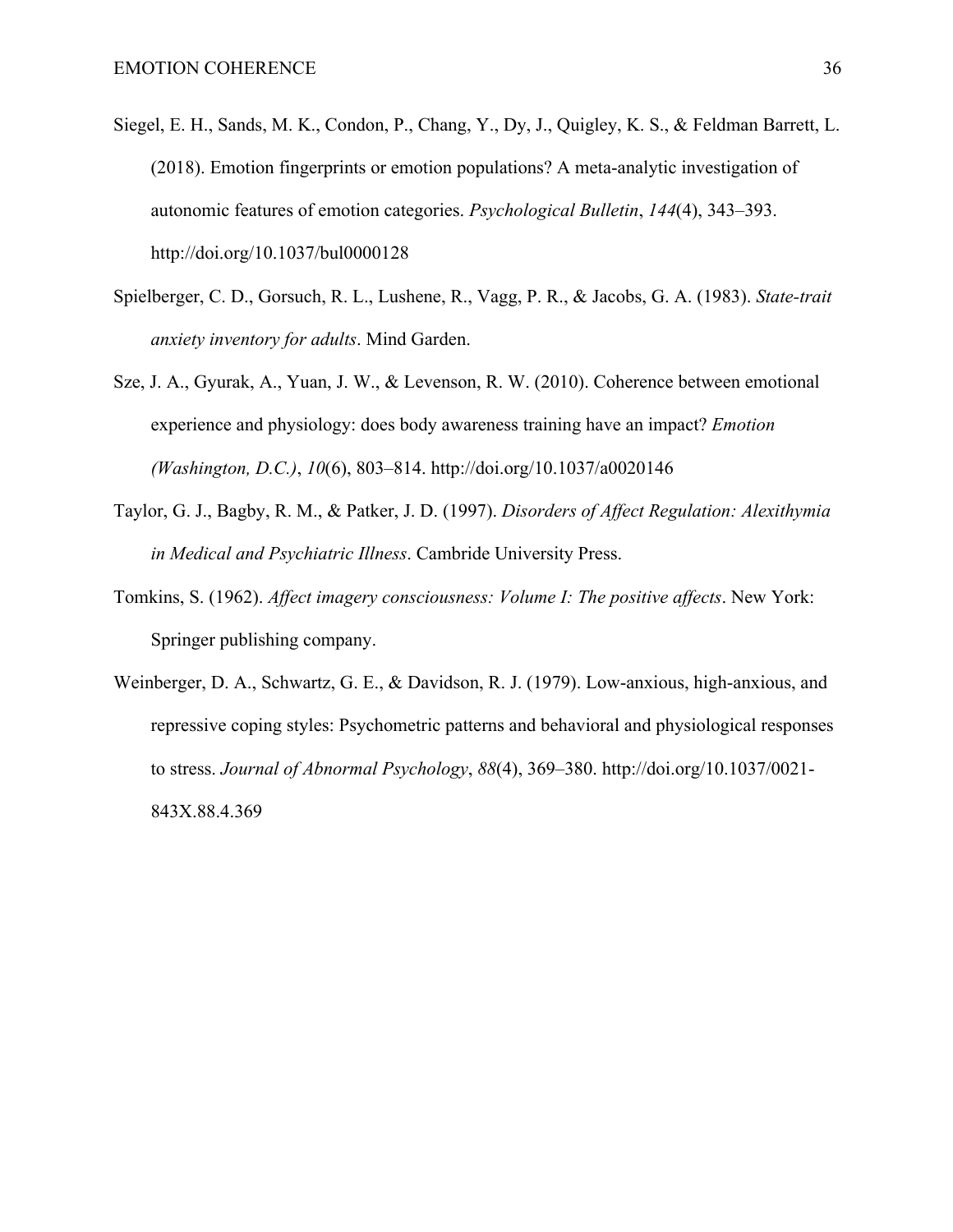# EMOTION COHERENCE 37

|                  | <b>Emotion Coherence</b> | <b>Emotion Intensity</b> |
|------------------|--------------------------|--------------------------|
|                  | Mean(SD)                 | Mean(SD)                 |
| Film 1           | 0.33(0.17)               | 1.43(0.46)               |
| Film 2           | 0.37(0.17)               | 1.48(0.58)               |
| Film 3           | 0.31(0.18)               | 1.48(0.51)               |
| Film 4           | $0.45(0.20)$ *           | $1.71(0.59)$ *           |
| <b>All Films</b> | 0.37(0.11)               | 1.52(0.40)               |

**Table 1***.* Descriptive statistics of coherence and emotion intensity by film.

Note. \* indicates the mean coherence and intensity for this film was significantly higher compared to all other films, and no significant differences were observed between any of the other films.